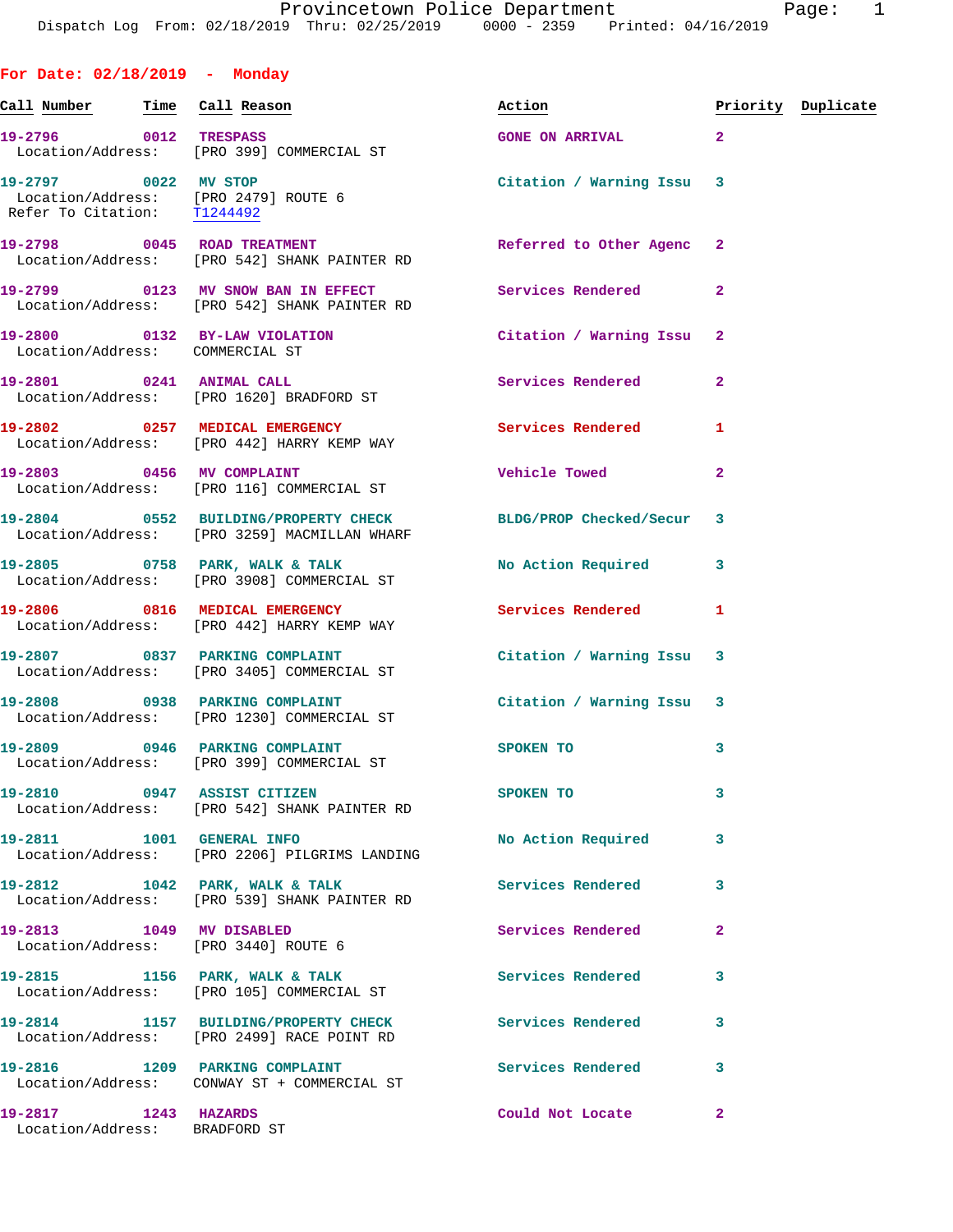| 19-2818   1344   GENERAL INFO                        | Location/Address: [PRO 542] SHANK PAINTER RD                                                                   | No Action Required 3      |                         |
|------------------------------------------------------|----------------------------------------------------------------------------------------------------------------|---------------------------|-------------------------|
|                                                      | 19-2819 1346 MV COLLISION<br>Location/Address: [PRO 3458] COMMERCIAL ST                                        | SPOKEN TO                 | 1                       |
| 19-2820 1433 HAZARDS                                 | Location/Address: [PRO 210] COMMERCIAL ST                                                                      | Removed Hazard            | $\overline{2}$          |
|                                                      | 19-2821 1512 MEDICAL EMERGENCY<br>Location/Address: [PRO 105] COMMERCIAL ST                                    | Transported to Hospital   | $\mathbf{1}$            |
| 19-2823 1535 ASSIST CITIZEN                          | Location/Address: [PRO 542] SHANK PAINTER RD                                                                   | SPOKEN TO                 | 3                       |
| Location/Address: COMMERCIAL ST                      | 19-2824 1621 PARKING COMPLAINT                                                                                 | <b>Services Rendered</b>  | 3                       |
| Location/Address: [PRO 2519] ROUTE 6                 | 19-2825 1652 MV OBSERVANCE / ASSIGNMENT Services Rendered 3                                                    |                           |                         |
|                                                      | 19-2826 1707 BUILDING/PROPERTY CHECK<br>Location/Address: [PRO 447] JEROME SMITH RD                            | <b>Services Rendered</b>  | $\overline{\mathbf{3}}$ |
| 19-2827 1722 GENERAL INFO                            | Location/Address: [PRO 542] SHANK PAINTER RD                                                                   | Referred to Other Agenc 3 |                         |
| 19-2828 1750 MV STOP<br>Refer To Citation: 19-207-CN | Location/Address: ROUTE 6 + CONWELL ST                                                                         | <b>VERBAL WARNING</b>     | 3                       |
| Location/Address: [PRO 3921] ROUTE 6                 | 19-2829 2003 BUILDING/PROPERTY CHECK Services Rendered                                                         |                           | 3                       |
|                                                      | 19-2830 2103 BUILDING/PROPERTY CHECK Services Rendered 3<br>Location/Address: [PRO 2490] PROVINCELANDS RD      |                           |                         |
| Refer To Field Int: 19-9-FI                          | 19-2831 2216 DISORDERLY<br>Location/Address: [PRO 539] SHANK PAINTER RD                                        | <b>SPOKEN TO</b>          | 1                       |
|                                                      | 19-2832 2357 MV OBSERVANCE / ASSIGNMENT Services Rendered 3<br>Location/Address: BRADFORD ST + STANDISH ST     |                           |                         |
| For Date: $02/19/2019$ - Tuesday                     |                                                                                                                |                           |                         |
|                                                      | 19-2834 0050 BUILDING/PROPERTY CHECK BLDG/PROP Checked/Secur 3<br>Location/Address: [PRO 530] SHANK PAINTER RD |                           |                         |
|                                                      | 19-2835 0138 MEDICAL EMERGENCY<br>Location/Address: [PRO 442] HARRY KEMP WAY                                   | <b>Services Rendered</b>  | $\mathbf{1}$            |
|                                                      | 19-2836 0208 MV OBSERVANCE / ASSIGNMENT<br>Location/Address: SHANK PAINTER RD + BROWNE ST                      | <b>Services Rendered</b>  | $\overline{\mathbf{3}}$ |
|                                                      | 19-2837 0507 BUILDING/PROPERTY CHECK<br>Location/Address: [PRO 3259] MACMILLAN WHARF                           | <b>Services Rendered</b>  | $\mathbf{3}$            |
|                                                      | 19-2838 0517 BUILDING/PROPERTY CHECK BLDG/PROP Checked/Secur 3<br>Location/Address: [PRO 3165] RACE POINT RD   |                           |                         |
| Location/Address: [PRO 2513] ROUTE 6                 | 19-2839       0524   MV OBSERVANCE / ASSIGNMENT      Services Rendered                                         |                           | $\mathbf{3}$            |
|                                                      | 19-2840 0616 BUILDING/PROPERTY CHECK Services Rendered 3<br>Location/Address: [PRO 2483] COMMERCIAL ST         |                           |                         |
|                                                      | 19-2841 0626 PARK, WALK & TALK<br>Location/Address: [PRO 539] SHANK PAINTER RD                                 | Services Rendered         | 3                       |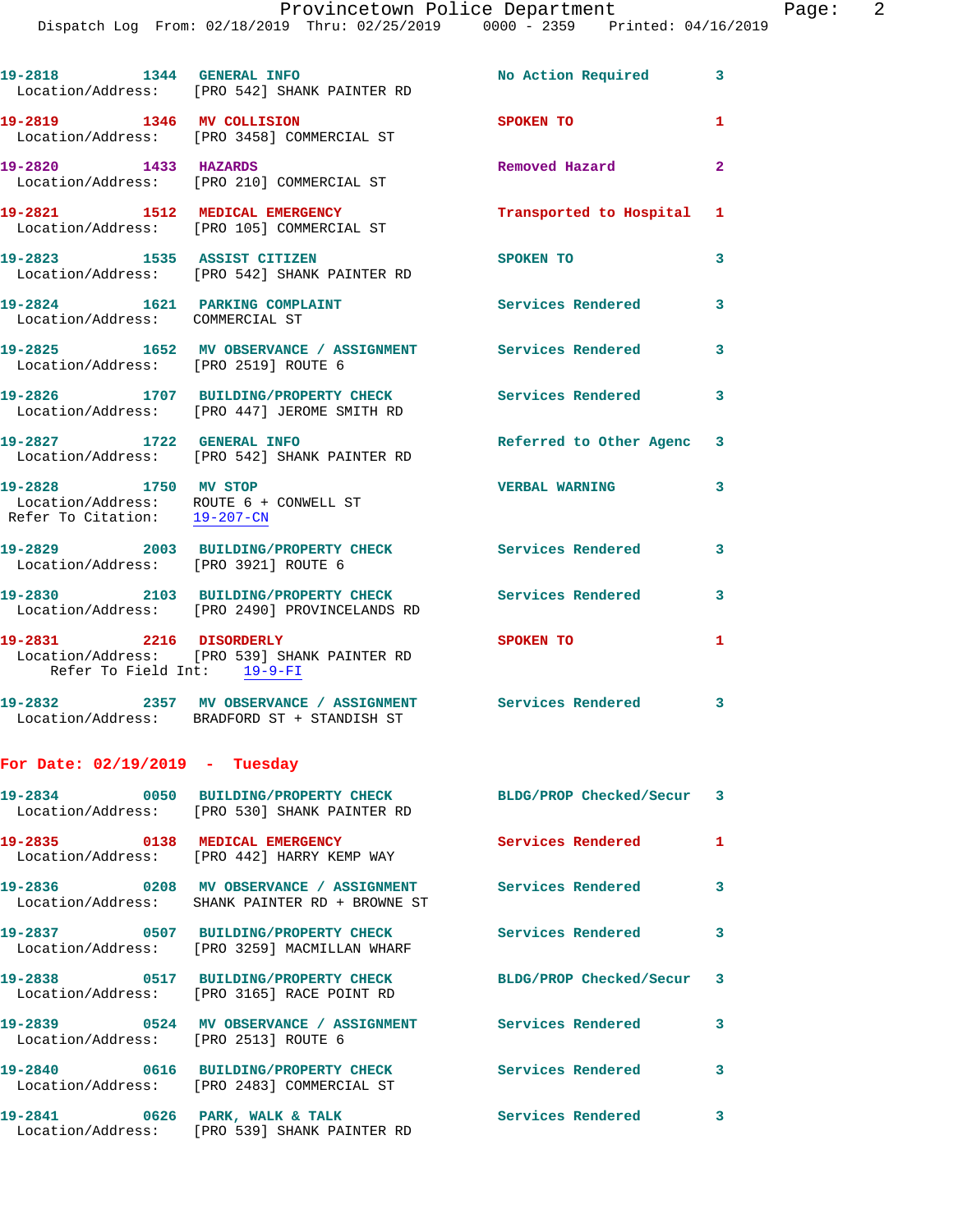|                                                                        | 19-2842 0752 SERVICE CALL - POLICE 60NE ON ARRIVAL<br>Location/Address: [PRO 2489] BRADFORD ST           | $\sim$ 3                  |                         |
|------------------------------------------------------------------------|----------------------------------------------------------------------------------------------------------|---------------------------|-------------------------|
|                                                                        | 19-2843 0805 BUILDING/PROPERTY CHECK<br>Location/Address: [PRO 2490] PROVINCELANDS RD                    | Services Rendered         | 3                       |
|                                                                        | 19-2844 0808 MEDICAL EMERGENCY<br>Location/Address: [PRO 440] HARRY KEMP WAY                             | Transported to Hospital 1 |                         |
| Location/Address: [PRO 3287] ROUTE 6                                   | 19-2845 0818 BUILDING/PROPERTY CHECK                                                                     | BLDG/PROP Checked/Secur 3 |                         |
| 19-2847 0833 PARKING COMPLAINT                                         | Location/Address: [PRO 105] COMMERCIAL ST                                                                | Services Rendered 3       |                         |
| 19-2848 0904 ASSIST CITIZEN<br>Location/Address: [PRO 37] BRADFORD ST  |                                                                                                          | SPOKEN TO                 | 3                       |
|                                                                        | 19-2850 0920 BUILDING/PROPERTY CHECK<br>Location/Address: [PRO 2500] COMMERCIAL ST                       | BLDG/PROP Checked/Secur 3 |                         |
| Location/Address: [PRO 80] CARVER ST                                   | 19-2851 0936 SUSPICIOUS ACTIVITY                                                                         | Transferred Custody       | $\mathbf{2}$            |
| 19-2852 0939 MEDICAL EMERGENCY<br>Location/Address: [PRO 80] CARVER ST |                                                                                                          | Transported to Hospital 1 |                         |
|                                                                        | 19-2853 1030 BUILDING/PROPERTY CHECK<br>Location/Address: [PRO 3317] CEMETERY RD                         | BLDG/PROP Checked/Secur 3 |                         |
|                                                                        | 19-2854 1030 BUILDING/PROPERTY CHECK<br>Location/Address: [PRO 3318] CEMETERY RD                         | BLDG/PROP Checked/Secur 3 |                         |
| 19-2855 1053 911 - GENERAL                                             | Location/Address: [PRO 3296] SHANK PAINTER RD                                                            | Services Rendered         | $\mathbf{1}$            |
|                                                                        | 19-2856 1057 FOLLOW UP<br>Location/Address: [PRO 542] SHANK PAINTER RD                                   | Services Rendered         | $\mathbf{2}$            |
| 19-2857 1132 PARK, WALK & TALK                                         | Location/Address: [PRO 488] MAYFLOWER ST                                                                 | <b>Services Rendered</b>  | 3                       |
| 19-2858 1331 MV STOP<br>Refer To Citation: 19-208-CN                   | Location/Address: JEROME SMITH RD + SHANK PAINTER RD                                                     | <b>VERBAL WARNING</b>     | 3                       |
|                                                                        | 19-2859 1350 HARASSMENT / THREATS<br>Location/Address: [PRO 542] SHANK PAINTER RD                        | <b>SPOKEN TO</b>          | $\overline{2}$          |
|                                                                        | 19-2860 1522 BUILDING/PROPERTY CHECK<br>Location/Address: [PRO 2977] COMMERCIAL ST                       | <b>Services Rendered</b>  | $\overline{\mathbf{3}}$ |
|                                                                        | 19-2861 1543 MV OBSERVANCE / ASSIGNMENT Services Rendered<br>Location/Address: BRADFORD ST + STANDISH ST |                           | $\overline{\mathbf{3}}$ |
|                                                                        | 19-2862 1651 MEDICAL EMERGENCY<br>Location/Address: [PRO 350] COMMERCIAL ST                              | <b>PATIENT REFUSAL</b>    | $\mathbf{1}$            |
|                                                                        | 19-2863 1724 BUILDING/PROPERTY CHECK Services Rendered<br>Location/Address: [PRO 3259] MACMILLAN WHARF   |                           | 3                       |
| 19-2864 1730 MV COLLISION<br>Refer To Accident: 19-8-AC                | Location/Address: [PRO 146] COMMERCIAL ST                                                                | <b>Services Rendered</b>  | 1                       |
| 19-2865 1930 MEDICAL EMERGENCY<br>Location/Address: OLD COLONY WAY     |                                                                                                          | Transported to Hospital 1 |                         |
| 19-2867                                                                | 2012 PARK, WALK & TALK                                                                                   | No Action Required 3      |                         |

Location/Address: [PRO 539] SHANK PAINTER RD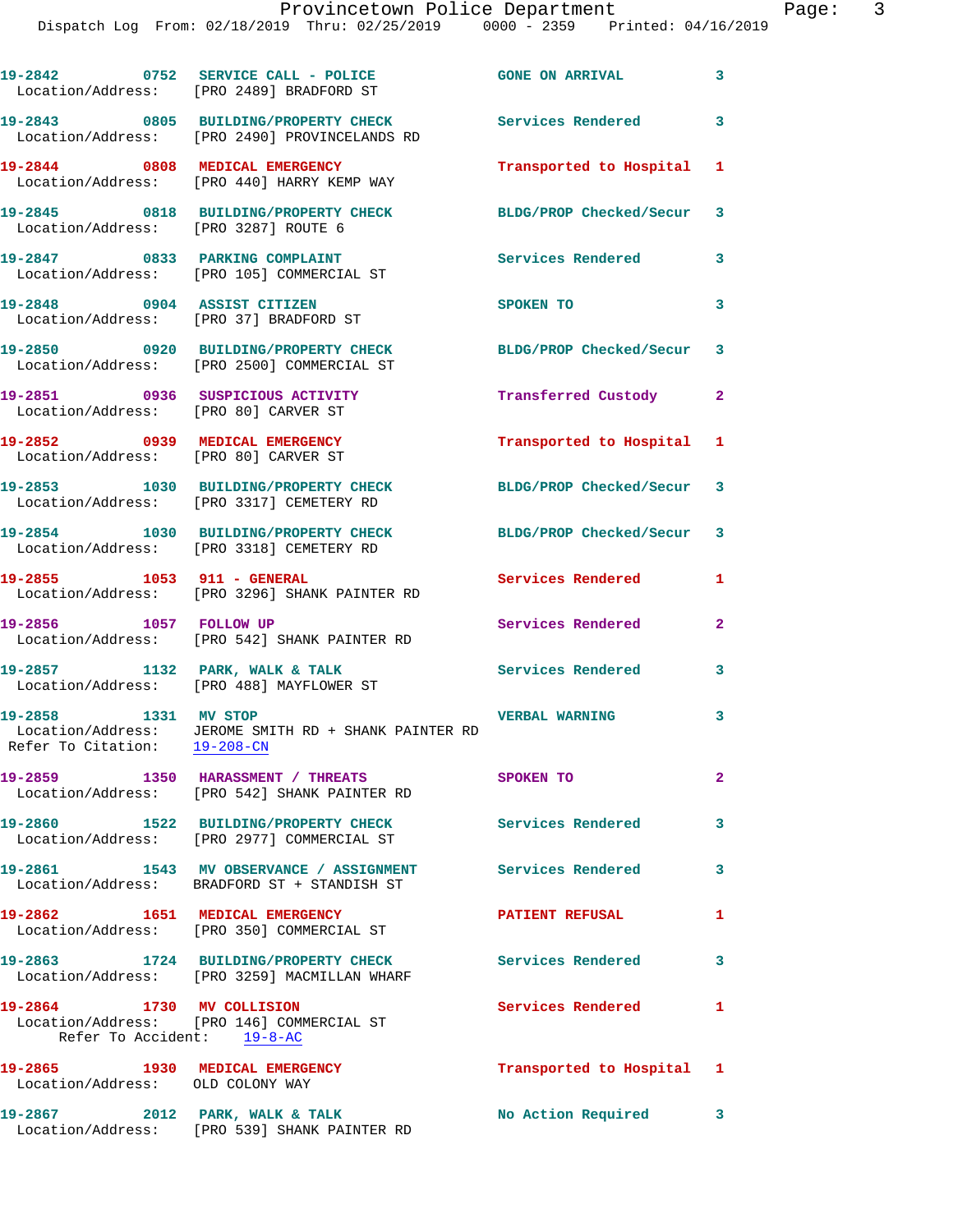|                                                             | Provincetown Police Department<br>Dispatch Log From: 02/18/2019 Thru: 02/25/2019 0000 - 2359 Printed: 04/16/2019         |                           |                |
|-------------------------------------------------------------|--------------------------------------------------------------------------------------------------------------------------|---------------------------|----------------|
| 19-2868 2019 FOLLOW UP<br>Refer To Accident: 19-8-AC        | Location/Address: [PRO 146] COMMERCIAL ST                                                                                | No Action Required        | $\mathbf{2}$   |
|                                                             | 19-2869 2103 SERVICE CALL - POLICE Services Rendered<br>Location/Address: [PRO 2737] COMMERCIAL ST                       |                           | 3              |
| Location/Address: [TRU] TWINEFIELD RD                       | 19-2870 2147 ASSIST DEPARTMENT / MUTUAL AID Services Rendered                                                            |                           | 3              |
| 19-2871 2235 ASSIST CITIZEN<br>Location/Address: WINSLOW ST |                                                                                                                          | No Action Required        | 3              |
| For Date: $02/20/2019$ - Wednesday                          |                                                                                                                          |                           |                |
|                                                             | 19-2872      0001   MV OBSERVANCE / ASSIGNMENT       Services Rendered<br>  Location/Address:   BRADFORD ST + JOHNSON ST |                           | 3              |
|                                                             | 19-2873 0009 BUILDING/PROPERTY CHECK<br>Location/Address: [PRO 1952] COMMERCIAL ST                                       | BLDG/PROP Checked/Secur   | 3              |
|                                                             | 19-2874 0044 MV OBSERVANCE / ASSIGNMENT Services Rendered<br>Location/Address: BRADFORD ST + HOWLAND ST                  |                           | 3              |
|                                                             | 19-2875 0101 BUILDING/PROPERTY CHECK<br>Location/Address: [PRO 444] HIGH POLE HILL                                       | BLDG/PROP Checked/Secur   | 3              |
|                                                             | 19-2876  0129 MV OBSERVANCE / ASSIGNMENT Services Rendered<br>Location/Address: BRADFORD ST + RYDER ST                   |                           | 3              |
|                                                             | 19-2877 0133 BUILDING/PROPERTY CHECK<br>Location/Address: [PRO 2977] COMMERCIAL ST                                       | BLDG/PROP Checked/Secur   | 3              |
|                                                             | 19-2878 0203 SERVICE CALL - POLICE<br>Location/Address: [PRO 165] COMMERCIAL ST                                          | Services Rendered         | 3              |
|                                                             | 19-2879 0258 BUILDING/PROPERTY CHECK BLDG/PROP Checked/Secur<br>Location/Address: [PRO 3259] MACMILLAN WHARF             |                           | 3              |
| 19-2880                                                     | 0303 BUILDING/PROPERTY CHECK BLDG/PROP Checked/Secur 3<br>Location/Address: [PRO 1778] SHANK PAINTER RD                  |                           |                |
|                                                             | 19-2881 0459 B & E / BURGLARY<br>Location/Address: [PRO 2564] COMMERCIAL ST                                              | Investigated              | $\overline{2}$ |
|                                                             | 19-2883      0719   PARK, WALK & TALK<br>  Location/Address:   [PRO 105] COMMERCIAL ST                                   | Services Rendered         | 3              |
|                                                             | 19-2884 0744 SERVICE CALL - POLICE<br>Location/Address: [PRO 3296] SHANK PAINTER RD                                      | <b>Services Rendered</b>  | 3              |
|                                                             | 19-2885 0814 MV OBSERVANCE / ASSIGNMENT Services Rendered<br>Location/Address: [PRO 4136] BRADFORD ST                    |                           | 3              |
|                                                             | 19-2886 0816 MEDICAL EMERGENCY<br>Location/Address: [PRO 331] COMMERCIAL ST                                              | Transported to Hospital 1 |                |
|                                                             | 19-2888 0940 BUILDING/PROPERTY CHECK<br>Location/Address: [PRO 4136] BRADFORD ST                                         | Services Rendered         | 3              |
|                                                             | 19-2889 0944 BUILDING/PROPERTY CHECK<br>Location/Address: [PRO 2494] BRADFORD ST                                         | Services Rendered         | 3              |
|                                                             | 19-2890 0949 PARK, WALK & TALK<br>Location/Address: [PRO 537] SHANK PAINTER RD                                           | Services Rendered         | 3              |
| 19-2891 1016 FOLLOW UP                                      | Location/Address: [PRO 182] COMMERCIAL ST                                                                                | Services Rendered         | $\mathbf{2}$   |

Page: 4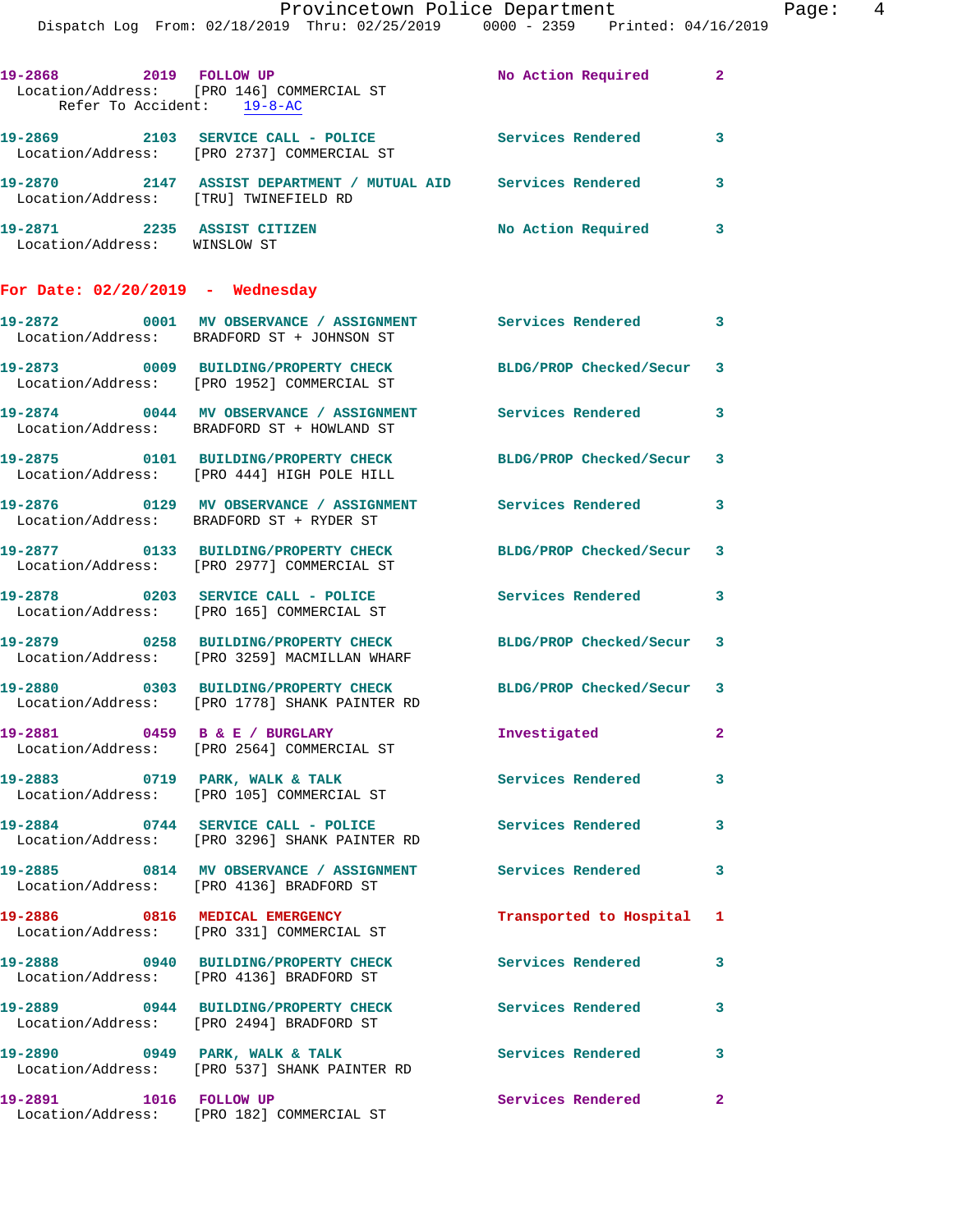|                                      | Dispatch Log From: 02/18/2019 Thru: 02/25/2019 0000 - 2359 Printed: 04/16/2019                                        | Provincetown Police Department | Page: 5      |
|--------------------------------------|-----------------------------------------------------------------------------------------------------------------------|--------------------------------|--------------|
|                                      | 19-2892 1020 BUILDING/PROPERTY CHECK Services Rendered 3<br>Location/Address: [PRO 2493] BRADFORD ST                  |                                |              |
|                                      | 19-2893 1026 MEDICAL EMERGENCY Transported to Hospital 1<br>Location/Address: [PRO 658] MOZART AVE                    |                                |              |
|                                      | 19-2894 1034 ASSIST CITIZEN<br>Location/Address: [PRO 542] SHANK PAINTER RD                                           | Services Rendered 3            |              |
|                                      | 19-2895 1041 GENERAL INFO 2001 Services Rendered 3<br>Location/Address: [PRO 542] SHANK PAINTER RD                    |                                |              |
|                                      | 19-2896 1055 MV OBSERVANCE / ASSIGNMENT Services Rendered 3<br>Location/Address: BRADFORD ST + STANDISH ST            |                                |              |
|                                      | 19-2898 1104 PARK, WALK & TALK 1998 Services Rendered<br>Location/Address: [PRO 105] COMMERCIAL ST                    |                                | 3            |
|                                      | 19-2906 1129 FOLLOW UP<br>Location/Address: [PRO 526] RYDER ST EXT                                                    | Services Rendered 2            |              |
| Refer To Citation: T1244298          | 19-2899 1140 MV COMPLAINT<br>Location/Address: [PRO 3296] SHANK PAINTER RD                                            | Citation / Warning Issu 2      |              |
|                                      | 19-2901 1200 PARK, WALK & TALK 1998 Services Rendered 3<br>Location/Address: [PRO 105] COMMERCIAL ST                  |                                |              |
|                                      | 19-2900 1202 FOLLOW UP<br>Location/Address: [PRO 2564] COMMERCIAL ST                                                  | Services Rendered              | $\mathbf{2}$ |
|                                      | 19-2902 1242 LOST PROPERTY<br>Location/Address: [PRO 3296] SHANK PAINTER RD                                           | Services Rendered 3            |              |
|                                      | 19-2903 1258 MEDICAL EMERGENCY<br>Location/Address: [PRO 440] HARRY KEMP WAY                                          | Transported to Hospital 1      |              |
|                                      | 19-2904 1403 FOLLOW UP<br>Location/Address: [PRO 1882] SHANK PAINTER RD                                               | Services Rendered              | $\mathbf{2}$ |
| Refer To Citation: 19-209-CN         | 19-2905 1434 MV STOP<br>Location/Address: [PRO 3670] SHANK PAINTER RD                                                 | <b>VERBAL WARNING</b>          | 3            |
| Location/Address: [PRO 3440] ROUTE 6 | 19-2907 1512 MV OBSERVANCE / ASSIGNMENT Services Rendered 3                                                           |                                |              |
| 19-2908 1513 BAR CHECK               | Location/Address: [PRO 399] COMMERCIAL ST                                                                             | BLDG/PROP Checked/Secur        | 3            |
| 19-2909 1534 MV STOP                 | Location/Address: [PRO 3430] COMMERCIAL ST<br>Refer To Citation: $\frac{19-210-CN}{\pi}$                              | <b>VERBAL WARNING</b>          | 3            |
|                                      | 19-2910 1540 ASSIST CITIZEN<br>Location/Address: [PRO 542] SHANK PAINTER RD                                           | Services Rendered              | 3            |
|                                      | 19-2911 1607 PARK, WALK & TALK<br>Location/Address: [PRO 105] COMMERCIAL ST                                           | Services Rendered              | 3            |
| 19-2912 1615 TAGGING                 | Location/Address: [PRO 3033] COMMERCIAL ST                                                                            | Services Rendered              | 3            |
|                                      | 19-2913 1621 BUILDING/PROPERTY CHECK BLDG/PROP Checked/Secur 3<br>Location/Address: [PRO 3033] COMMERCIAL ST          |                                |              |
|                                      | 19-2914 1715 ASSIST DEPARTMENT / MUTUAL AID Referred to Other Agenc 3<br>Location/Address: [PRO 542] SHANK PAINTER RD |                                |              |
|                                      |                                                                                                                       |                                |              |

Location/Address: [PRO 2977] COMMERCIAL ST

**19-2915 1732 BUILDING/PROPERTY CHECK Services Rendered 3**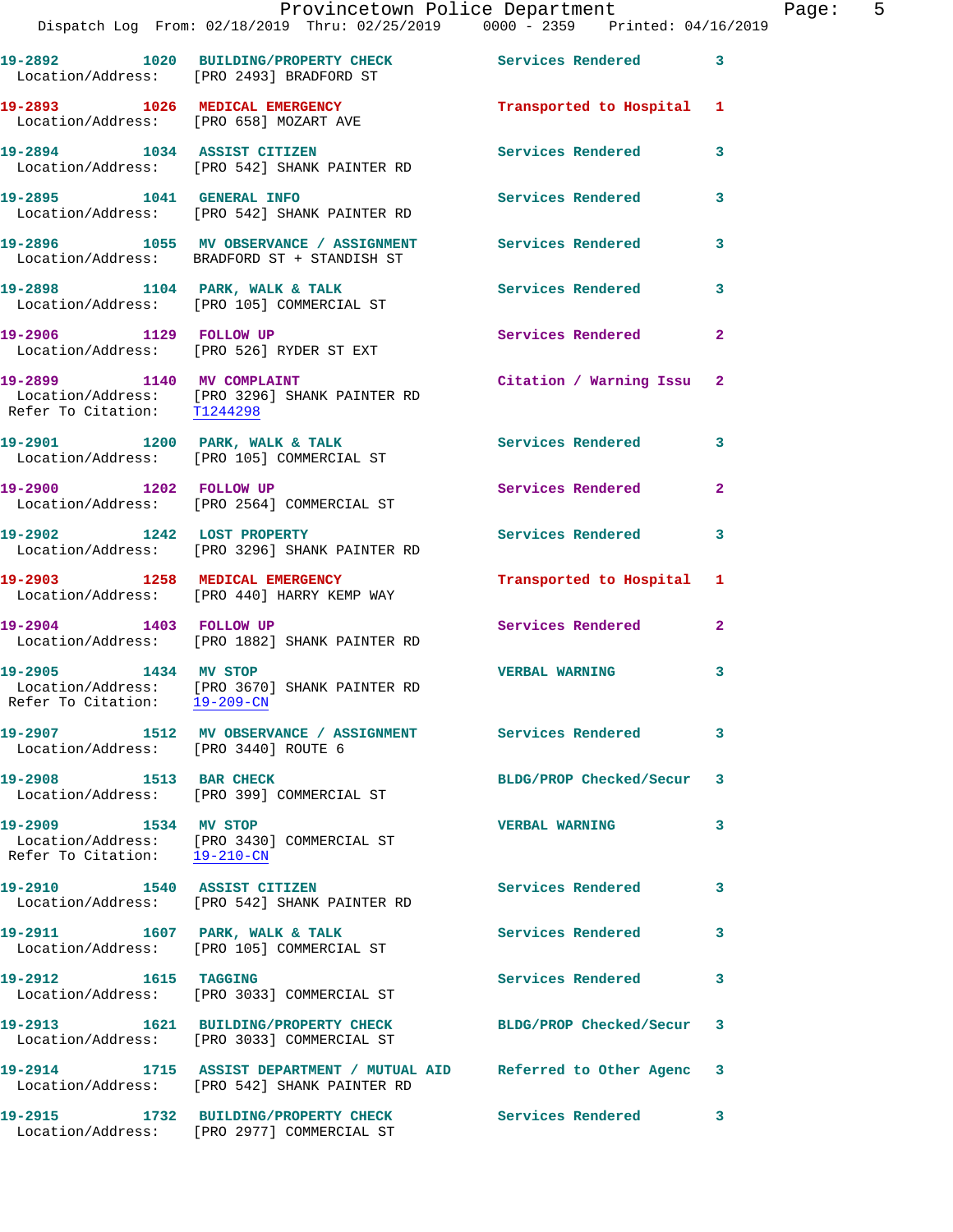Dispatch Log From: 02/18/2019 Thru: 02/25/2019 0000 - 2359 Printed: 04/16/2019

|                                                      | DISPACCH HOG FIOM, 02/10/2019 INIU, 02/20/2019 - 0000 - 2009 - PIINCEO, 04/10/                             |                           |                         |
|------------------------------------------------------|------------------------------------------------------------------------------------------------------------|---------------------------|-------------------------|
|                                                      | 19-2916 1735 BUILDING/PROPERTY CHECK Services Rendered<br>Location/Address: [PRO 1731] SCHUELER BLVD       |                           | $\overline{\mathbf{3}}$ |
|                                                      | 19-2917 1738 SERVICE CALL - POLICE<br>Location/Address: [PRO 1192] COMMERCIAL ST                           | Could Not Locate          | $\mathbf{3}$            |
|                                                      | 19-2918 1754 ASSIST CITIZEN<br>Location/Address: [PRO 2539] RYDER ST EXT                                   | <b>Services Rendered</b>  | $\mathbf{3}$            |
|                                                      | 19-2919 1834 BUILDING/PROPERTY CHECK<br>Location/Address: [PRO 526] RYDER ST EXT                           | <b>Services Rendered</b>  | $\mathbf{3}$            |
|                                                      | 19-2920 1846 MV OBSERVANCE / ASSIGNMENT No Action Required<br>Location/Address: [PRO 530] SHANK PAINTER RD |                           | $\mathbf{3}$            |
|                                                      | 19-2921 1908 COMPLAINT - GENERAL<br>Location/Address: [PRO 399] COMMERCIAL ST                              | SPOKEN TO                 | $\mathbf{3}$            |
| 19-2922 1929 MV STOP<br>Refer To Citation: 19-211-CN | Location/Address: CONWELL ST + BRADFORD ST                                                                 | <b>VERBAL WARNING</b>     | $\overline{\mathbf{3}}$ |
|                                                      | 19-2923 1942 PARK, WALK & TALK<br>Location/Address: [PRO 3314] COMMERCIAL ST                               | Services Rendered         | $\mathbf{3}$            |
|                                                      | 19-2924 1945 SUSPICIOUS ACTIVITY<br>Location/Address: [PRO 183] COMMERCIAL ST                              | <b>Services Rendered</b>  | $\overline{2}$          |
| 19-2926 2108 FOLLOW UP                               | Location/Address: [PRO 542] SHANK PAINTER RD                                                               | Referred to Other Agenc 2 |                         |

**19-2927 2219 FOLLOW UP Services Rendered 2**  Location/Address: [PRO 539] SHANK PAINTER RD

19-2929 2317 BAR CHECK Services Rendered 3 Location/Address: [PRO 2737] COMMERCIAL ST

**19-2930 2319 BUILDING/PROPERTY CHECK BLD/PROP CHECKED UNSECU 3**  Location/Address: [PRO 526] RYDER ST EXT

**19-2931 2320 BAR CHECK Services Rendered 3**  Location/Address: [PRO 399] COMMERCIAL ST

19-2932 2326 PARK, WALK & TALK **Services Rendered** 3 Location/Address: [PRO 4082] GOSNOLD ST

## **For Date: 02/21/2019 - Thursday**

|                                 | Location/Address: BRADFORD ST + RYDER ST                                            | <b>Services Rendered</b>  | $\overline{\mathbf{3}}$ |
|---------------------------------|-------------------------------------------------------------------------------------|---------------------------|-------------------------|
|                                 | 19-2934   0115 BUILDING/PROPERTY CHECK<br>Location/Address: [PRO 182] COMMERCIAL ST | BLDG/PROP Checked/Secur 3 |                         |
|                                 | Location/Address: [PRO 175] COMMERCIAL ST                                           | BLDG/PROP Checked/Secur 3 |                         |
| Location/Address:               | [PRO 3259] MACMILLAN WHARF                                                          | BLDG/PROP Checked/Secur 3 |                         |
| 19-2937  0229 MEDICAL EMERGENCY | Location/Address: [PRO 350] COMMERCIAL ST                                           | Transported to Hospital 1 |                         |
|                                 | Location/Address: [PRO 85] COMMERCIAL ST                                            | <b>False Alarm</b>        | $\mathbf{1}$            |
| Location/Address:               | [PRO 2540] RACE POINT RD                                                            | <b>Services Rendered</b>  | 3                       |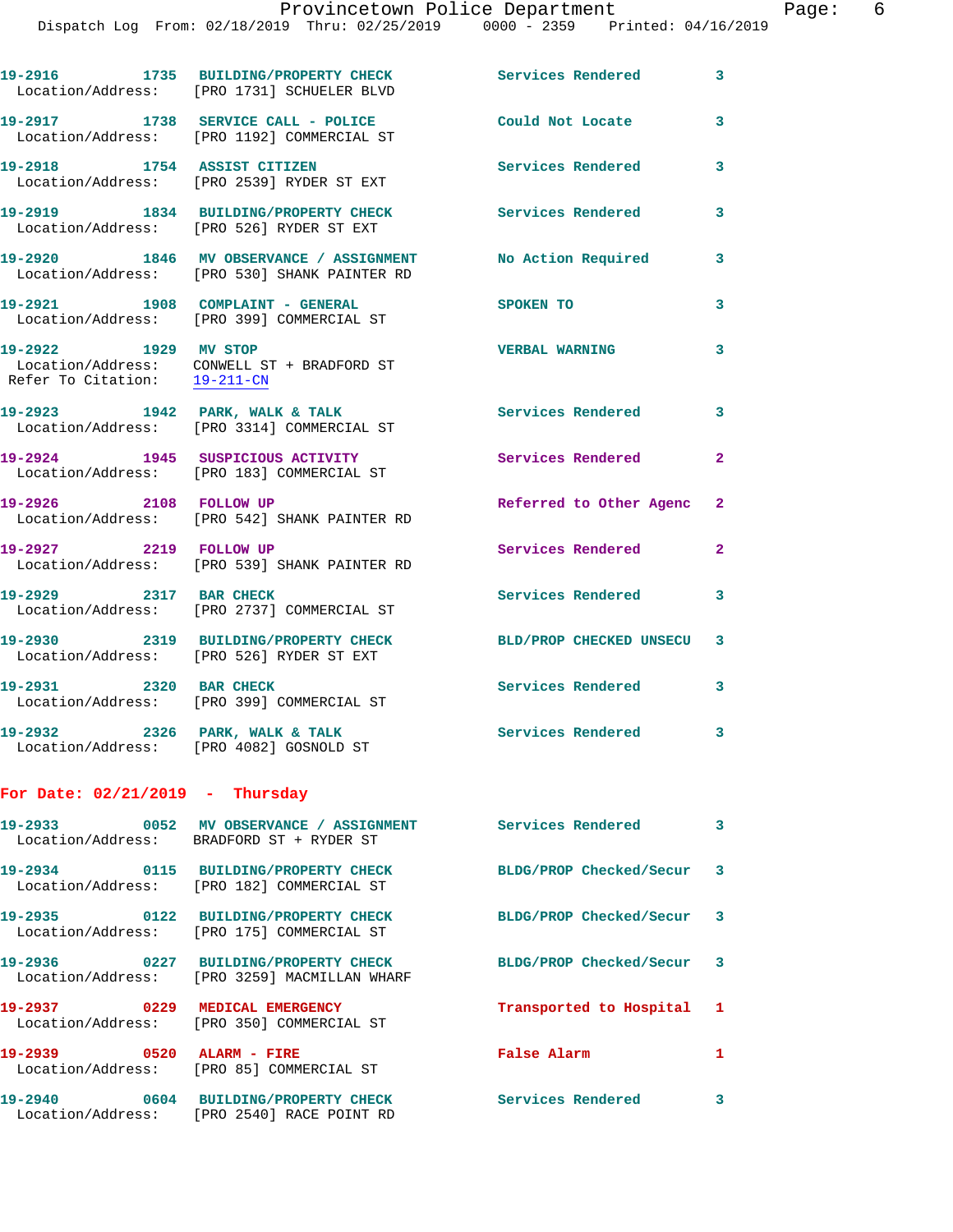|                                                                                       | Provincetown Police Department<br>Dispatch Log From: 02/18/2019 Thru: 02/25/2019 0000 - 2359 Printed: 04/16/2019                |                            |                |
|---------------------------------------------------------------------------------------|---------------------------------------------------------------------------------------------------------------------------------|----------------------------|----------------|
|                                                                                       | 19-2942 0740 SERVICE CALL - POLICE Referred to Other Agenc 3<br>Location/Address: [PRO 3405] COMMERCIAL ST                      |                            |                |
|                                                                                       | 19-2943 0751 BUILDING/PROPERTY CHECK<br>Location/Address: [PRO 2483] COMMERCIAL ST                                              | BLDG/PROP Checked/Secur 3  |                |
|                                                                                       | 19-2944 0756 SERVE SUMMONS<br>Location/Address: [PRO 327] COMMERCIAL ST                                                         | Could Not Locate           | 3              |
|                                                                                       | 19-2945 0815 PARK, WALK & TALK<br>Location/Address: [PRO 105] COMMERCIAL ST                                                     | <b>Services Rendered</b>   | 3              |
|                                                                                       | 19-2946 6845 MV OBSERVANCE / ASSIGNMENT Services Rendered<br>Location/Address: [PRO 4136] BRADFORD ST                           |                            | 3              |
|                                                                                       | 19-2947 0852 BUILDING/PROPERTY CHECK BLDG/PROP Checked/Secur<br>Location/Address: [PRO 2206] PILGRIMS LANDING                   |                            | 3              |
|                                                                                       | 19-2948 0919 MV OBSERVANCE / ASSIGNMENT Services Rendered<br>Location/Address: [PRO 3296] SHANK PAINTER RD                      |                            | 3              |
| 19-2949 0949 MV STOP<br>Location/Address: MONTELLO ST<br>Refer To Citation: 19-212-CM |                                                                                                                                 | <b>VERBAL WARNING</b>      | 3              |
|                                                                                       | 19-2951      1027   MV OBSERVANCE / ASSIGNMENT      Services Rendered<br>Location/Address:   SHANK PAINTER RD + JEROME SMITH RD |                            | 3              |
| Location/Address: [PRO 3287] ROUTE 6                                                  | 19-2952 1100 BUILDING/PROPERTY CHECK BLDG/PROP Checked/Secur                                                                    |                            | 3              |
|                                                                                       | 19-2953 1112 MV OBSERVANCE / ASSIGNMENT Services Rendered<br>Location/Address: [PRO 2277] BRADFORD ST                           |                            | 3              |
| 19-2954 1120 MV STOP<br>Refer To Citation: 19-213-CN                                  | Location/Address: [PRO 2577] BRADFORD ST                                                                                        | <b>VERBAL WARNING</b>      | 3              |
|                                                                                       | 19-2955 1134 MEDICAL EMERGENCY<br>Location/Address: [PRO 440] HARRY KEMP WAY                                                    | Transported to Hospital 1  |                |
|                                                                                       | $19-2958$ 1156 PARK, WALK & TALK<br>Location/Address: [PRO 816] COMMERCIAL ST                                                   | <b>Services Rendered</b> 3 |                |
| 19-2957 1200 FOLLOW UP                                                                | Location/Address: [PRO 3405] COMMERCIAL ST                                                                                      | Services Rendered          | $\overline{2}$ |
|                                                                                       | 19-2960 1252 MEDICAL EMERGENCY<br>Location/Address: [PRO 1696] BAYBERRY AVE                                                     | Services Rendered          | 1              |
|                                                                                       | 19-2961 1301 ASSIST CITIZEN<br>Location/Address: [PRO 542] SHANK PAINTER RD                                                     | SPOKEN TO                  | 3              |
| 19-2962 1308 MV COMPLAINT<br>Location/Address: [PRO 2521] ROUTE 6                     |                                                                                                                                 | <b>GONE ON ARRIVAL</b>     | $\overline{2}$ |
|                                                                                       | 19-2963 1309 ASSIST CITIZEN<br>Location/Address: [PRO 542] SHANK PAINTER RD                                                     | SPOKEN TO                  | 3              |
|                                                                                       | 19-2964 1326 PARK, WALK & TALK<br>Location/Address: [PRO 537] SHANK PAINTER RD                                                  | <b>Services Rendered</b>   | 3              |
| 19-2965 1326 FOLLOW UP                                                                | Location/Address: [PRO 223] COMMERCIAL ST                                                                                       | Services Rendered          | $\mathbf{2}$   |
|                                                                                       | 19-2966 1334 BUILDING/PROPERTY CHECK BLDG/PROP Checked/Secur<br>Location/Address: [PRO 2898] JEROME SMITH RD                    |                            | 3              |
|                                                                                       | 19-2967 1412 MEDICAL EMERGENCY<br>Location/Address: [PRO 4093] OLD COLONY WAY                                                   | Transported to Hospital 1  |                |

Page: 7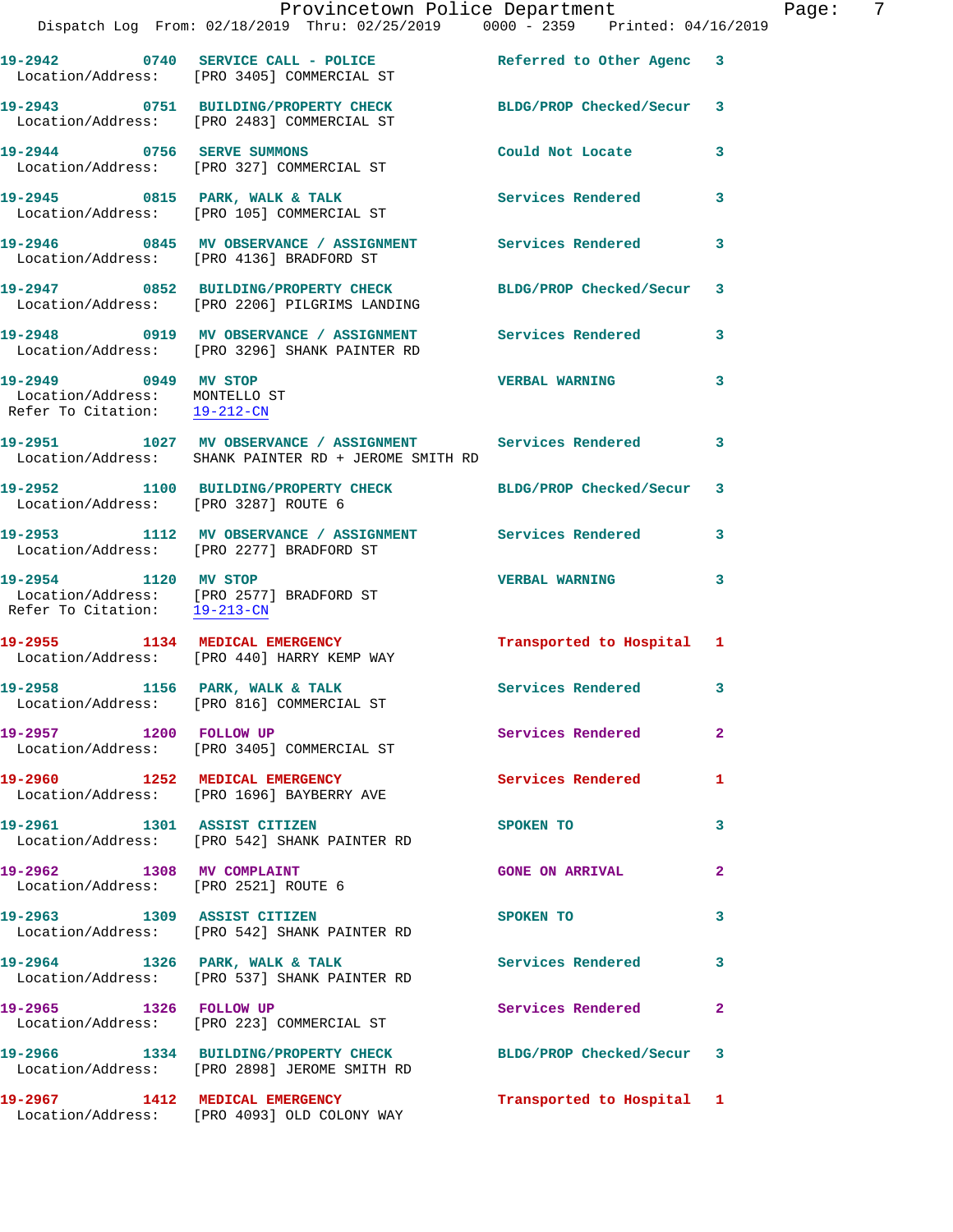|                                                                                   | Dispatch Log From: 02/18/2019 Thru: 02/25/2019 0000 - 2359 Printed: 04/16/2019                                    | Provincetown Police Department |              | Page: 8 |  |
|-----------------------------------------------------------------------------------|-------------------------------------------------------------------------------------------------------------------|--------------------------------|--------------|---------|--|
|                                                                                   | 19-2968 1421 SERVICE CALL - POLICE Services Rendered<br>Location/Address: [PRO 537] SHANK PAINTER RD              |                                | 3            |         |  |
| Location/Address: [PRO 3440] ROUTE 6                                              | 19-2970 1613 MV OBSERVANCE / ASSIGNMENT Services Rendered 3                                                       |                                |              |         |  |
| Location/Address: [PRO 3222] ALDEN ST                                             | 19-2971 1614 DISORDERLY                                                                                           | Transferred Custody 1          |              |         |  |
| 19-2972 1629 FOLLOW UP                                                            | Location/Address: [PRO 2017] COMMERCIAL ST                                                                        | Services Rendered              | $\mathbf{2}$ |         |  |
| Location/Address: [PRO 2513] ROUTE 6                                              | 19-2973 1646 MV OBSERVANCE / ASSIGNMENT Services Rendered                                                         |                                | 3            |         |  |
| 19-2974 1650 MV STOP<br>Location/Address: ROUTE 6<br>Refer To Citation: 19-214-CN |                                                                                                                   | <b>VERBAL WARNING</b>          | 3            |         |  |
| 19-2976 1656 MV STOP<br>Location/Address: ROUTE 6<br>Refer To Citation: 19-215-CN |                                                                                                                   | <b>VERBAL WARNING</b>          | 3            |         |  |
|                                                                                   | 19-2975   1657   BUILDING/PROPERTY CHECK   Services Rendered<br>Location/Address: [PRO 2977] COMMERCIAL ST        |                                | 3            |         |  |
|                                                                                   | 19-2977 1700 BUILDING/PROPERTY CHECK<br>Location/Address: [PRO 1731] SCHUELER BLVD                                | Services Rendered              | 3            |         |  |
|                                                                                   | 19-2978 1732 MV OBSERVANCE / ASSIGNMENT Services Rendered<br>Location/Address: BRADFORD ST + HOWLAND ST           |                                | 3            |         |  |
|                                                                                   | 19-2979 1807 PARK, WALK & TALK<br>Location: [PRO 3431] LOPES SQUARE                                               | Services Rendered              | 3            |         |  |
|                                                                                   | 19-2980 1829 BAR CHECK<br>Location/Address: [PRO 399] COMMERCIAL ST                                               | BLDG/PROP Checked/Secur 3      |              |         |  |
|                                                                                   | 19-2981 1907 BUILDING/PROPERTY CHECK<br>Location/Address: [PRO 526] RYDER ST EXT                                  | Services Rendered              | 3            |         |  |
|                                                                                   | 19-2982 1912 BUILDING/PROPERTY CHECK Services Rendered 3<br>Location/Address: [PRO 2520] PRINCE ST                |                                |              |         |  |
|                                                                                   | 19-2983 1916 ALARM - FIRE<br>Location/Address: [PRO 417] COMMERCIAL ST                                            | False Alarm 1                  |              |         |  |
|                                                                                   | 19-2984 1929 BUILDING/PROPERTY CHECK Services Rendered<br>Location/Address: [PRO 3259] MACMILLAN WHARF            |                                | $\mathbf{3}$ |         |  |
| 19-2985 1953 BAR CHECK                                                            | Location/Address: [PRO 2737] COMMERCIAL ST                                                                        | BLDG/PROP Checked/Secur 3      |              |         |  |
|                                                                                   | 19-2986 2039 MV OBSERVANCE / ASSIGNMENT Services Rendered<br>Location/Address: SHANK PAINTER RD + JEROME SMITH RD |                                | 3            |         |  |
|                                                                                   | 19-2987 2116 MEDICAL EMERGENCY<br>Location/Address: [PRO 3227] OLD ANN PAGE WAY                                   | Transported to Hospital 1      |              |         |  |
|                                                                                   | 19-2988 2119 MEDICAL EMERGENCY<br>Location/Address: [PRO 3222] ALDEN ST                                           | PATIENT REFUSAL                | $\mathbf{1}$ |         |  |
| Location/Address: [PRO 3440] ROUTE 6                                              | 19-2989 2130 MV OBSERVANCE / ASSIGNMENT Services Rendered                                                         |                                | 3            |         |  |
|                                                                                   | 19-2990 2138 MV OBSERVANCE / ASSIGNMENT Services Rendered 3<br>Location/Address: BRADFORD ST + HOWLAND ST         |                                |              |         |  |
|                                                                                   | 19-2991 2211 BUILDING/PROPERTY CHECK BLDG/PROP Checked/Secur 3<br>Location/Address: [PRO 444] HIGH POLE HILL      |                                |              |         |  |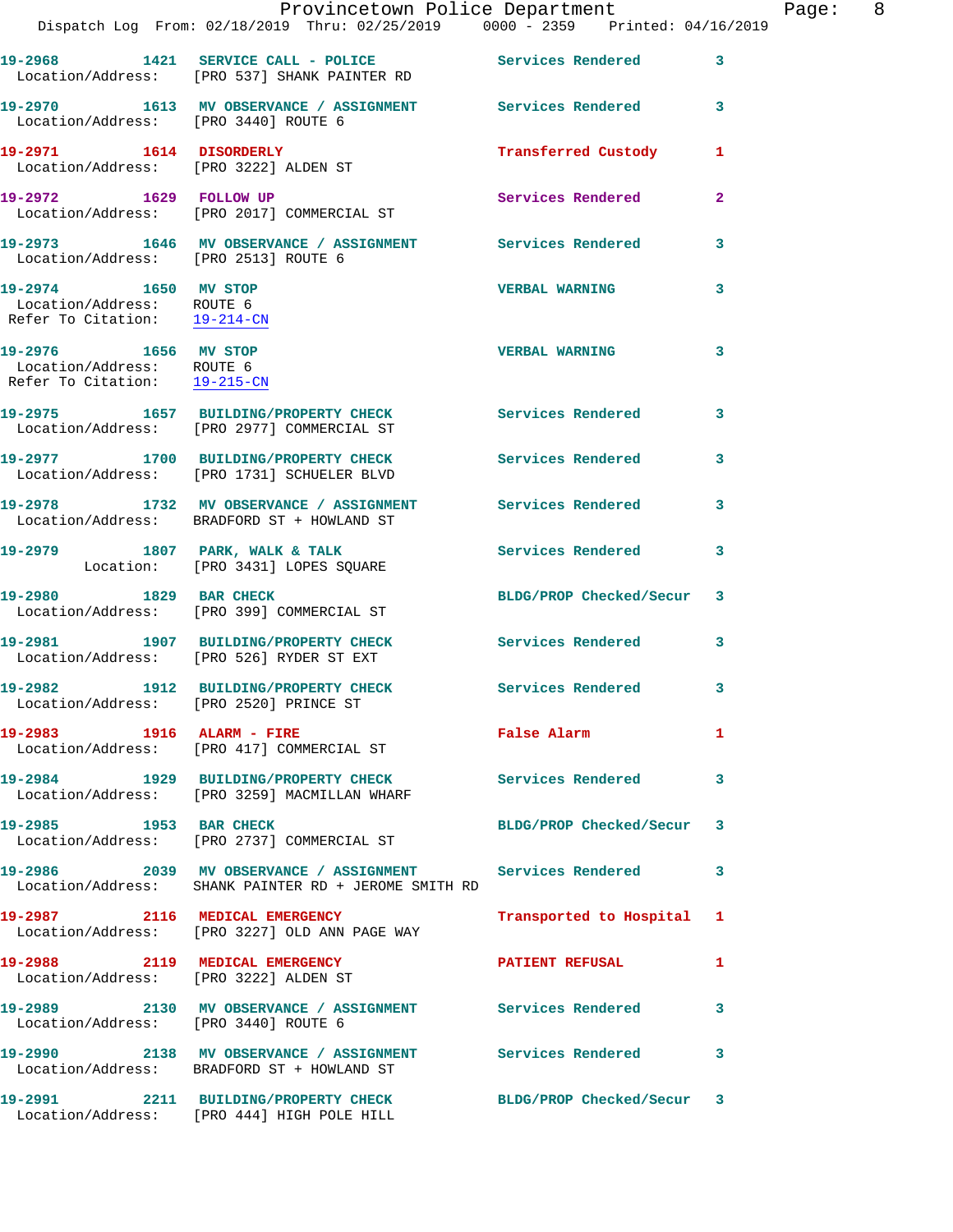|                                                                                      | Dispatch Log From: 02/18/2019 Thru: 02/25/2019 0000 - 2359 Printed: 04/16/                                        |                           |                          |
|--------------------------------------------------------------------------------------|-------------------------------------------------------------------------------------------------------------------|---------------------------|--------------------------|
|                                                                                      | 19-2992 2354 BUILDING/PROPERTY CHECK Services Rendered 3<br>Location/Address: [PRO 3259] MACMILLAN WHARF          |                           |                          |
| For Date: $02/22/2019$ - Friday                                                      |                                                                                                                   |                           |                          |
| Location/Address: ROUTE 6 + SNAIL RD                                                 | 19-2993 6009 MV OBSERVANCE / ASSIGNMENT Services Rendered 3                                                       |                           |                          |
|                                                                                      | 19-2994 0020 BUILDING/PROPERTY CHECK BLDG/PROP Checked/Secur 3<br>Location/Address: [PRO 530] SHANK PAINTER RD    |                           |                          |
|                                                                                      | 19-2996 0030 PARK, WALK & TALK<br>Location/Address: [PRO 539] SHANK PAINTER RD                                    | Services Rendered         | 3                        |
|                                                                                      | 19-2995 0043 MV OBSERVANCE / ASSIGNMENT Services Rendered<br>Location/Address: RYDER ST + BRADFORD ST             |                           | 3                        |
|                                                                                      | 19-2997 0053 BUILDING/PROPERTY CHECK Services Rendered<br>Location/Address: [PRO 440] HARRY KEMP WAY              |                           | 3                        |
|                                                                                      | 19-2998 0118 MV OBSERVANCE / ASSIGNMENT Services Rendered<br>Location/Address: SHANK PAINTER RD + JEROME SMITH RD |                           | 3                        |
|                                                                                      | Location/Address: HOWLAND ST + BRADFORD ST                                                                        |                           | 3                        |
| 19-2999 0139 MV STOP                                                                 | Location/Address: [PRO 2272] NELSON AVE<br>Refer To Citation: 19-216-CN                                           | <b>VERBAL WARNING</b>     | 3                        |
| 19-3001 0149 MV STOP<br>Refer To Citation: 19-217-CN<br>Refer To Field Int: 19-11-FI | Location/Address: ROUTE 6 + SANDY HILL LN                                                                         | <b>VERBAL WARNING</b>     | $\overline{\phantom{a}}$ |
|                                                                                      | 19-3003 0205 MEDICAL EMERGENCY<br>Location/Address: [PRO 542] SHANK PAINTER RD                                    | Transported to Hospital 1 |                          |
| Location/Address: ROUTE 6                                                            | 19-3005 0457 MV OBSERVANCE / ASSIGNMENT Services Rendered 3                                                       |                           |                          |
|                                                                                      | 19-3006 0504 MEDICAL EMERGENCY<br>Location/Address: [PRO 1245] SEASHORE PARK DR                                   | PATIENT REFUSAL 1         |                          |
|                                                                                      | 19-3007 0602 BUILDING/PROPERTY CHECK Services Rendered<br>Location/Address: [PRO 2500] COMMERCIAL ST              |                           | $\mathbf{3}$             |
|                                                                                      | 19-3008 0743 BUILDING/PROPERTY CHECK<br>Location/Address: [PRO 2490] PROVINCELANDS RD                             | <b>Services Rendered</b>  | 3                        |
|                                                                                      | 19-3009 0752 BUILDING/PROPERTY CHECK<br>Location/Address: [PRO 3259] MACMILLAN WHARF                              | <b>Services Rendered</b>  | 3                        |
|                                                                                      | 19-3011 0831 SERVE PROTECTION ORDER<br>Location/Address: [PRO 542] SHANK PAINTER RD                               | Services Rendered         | $\overline{2}$           |
|                                                                                      | 19-3010 0832 MV OBSERVANCE / ASSIGNMENT<br>Location/Address: HOWLAND ST + HARRY KEMP WAY                          | <b>Services Rendered</b>  | 3                        |
|                                                                                      | 19-3012 0905 MEDICAL EMERGENCY<br>Location/Address: [PRO 1185] COMMERCIAL ST                                      | Services Rendered         | $\mathbf{1}$             |
| Location/Address: [PRO 3287] ROUTE 6                                                 | 19-3013 0950 PARK, WALK & TALK                                                                                    | <b>Services Rendered</b>  | 3                        |
| 19-3014 0953 ASSIST CITIZEN                                                          | Location/Address: [PRO 2391] BRADFORD ST                                                                          | SPOKEN TO                 | 3                        |
| 19-3015 1001 MEDICAL EMERGENCY                                                       | Location/Address: [PRO 658] MOZART AVE                                                                            | Transported to Hospital 1 |                          |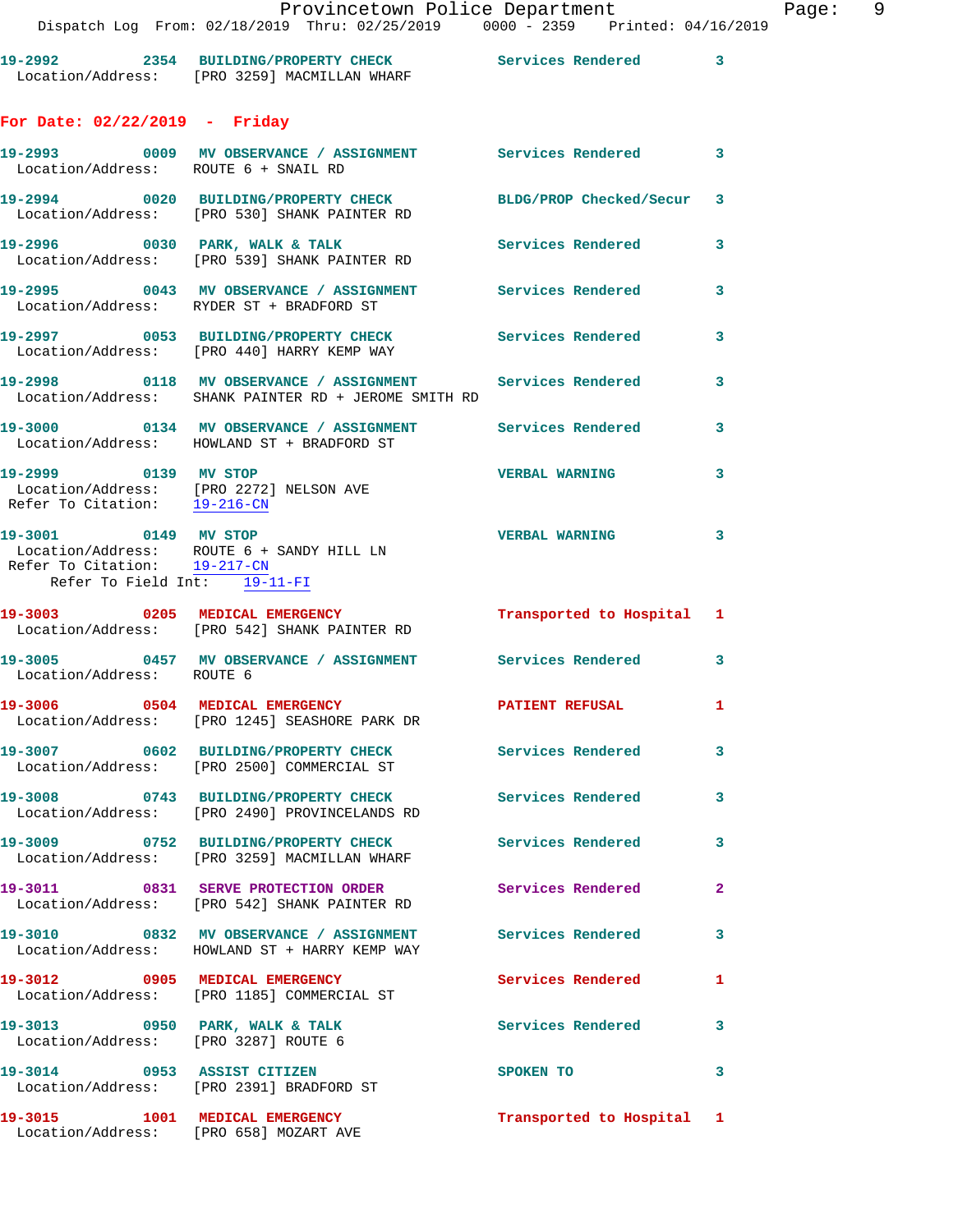| 19-3016 1003 ANIMAL CALL                                                                                  | Location/Address: [PRO 3259] MACMILLAN WHARF                                                                  | Services Rendered 2        |                |
|-----------------------------------------------------------------------------------------------------------|---------------------------------------------------------------------------------------------------------------|----------------------------|----------------|
|                                                                                                           | 19-3019 1047 MV OBSERVANCE / ASSIGNMENT Citation / Warning Issu 3<br>Location/Address: [PRO 1520] BRADFORD ST |                            |                |
|                                                                                                           | 19-3020 1048 PARK, WALK & TALK<br>Location/Address: [PRO 285] COMMERCIAL ST                                   | <b>Services Rendered</b>   | 3              |
| 19-3021 1106 MV STOP<br>Refer To Citation: 19-219-CN<br>Refer To Citation: 19-218-CN                      | Location/Address: [PRO 3514] BRADFORD ST                                                                      | <b>VERBAL WARNING</b>      | 3              |
| 19-3022 1122 MV STOP                                                                                      | Location/Address: [PRO 57] BRADFORD ST<br>Refer To Citation: $\frac{19-221-CN}{19-221-CN}$                    | <b>VERBAL WARNING</b>      | $\mathbf{3}$   |
|                                                                                                           | 19-3023 1129 SERVICE CALL - POLICE<br>Location/Address: [PRO 3296] SHANK PAINTER RD                           | Services Rendered 3        |                |
|                                                                                                           | 19-3024 1224 PARK, WALK & TALK<br>Location/Address: [PRO 537] SHANK PAINTER RD                                | Services Rendered          | 3              |
| 19-3026 1238 PARK, WALK & TALK                                                                            | Location/Address: [PRO 105] COMMERCIAL ST                                                                     | <b>Services Rendered</b>   | 3              |
|                                                                                                           | 19-3025 1239 BUILDING/PROPERTY CHECK<br>Location/Address: [PRO 2540] RACE POINT RD                            | <b>Services Rendered</b>   | 3              |
|                                                                                                           | 19-3027 1328 BUILDING/PROPERTY CHECK<br>Location/Address: [PRO 2206] PILGRIMS LANDING                         | BLDG/PROP Checked/Secur    | 3              |
|                                                                                                           | 19-3028 1328 BUILDING/PROPERTY CHECK<br>Location/Address: [PRO 3317] CEMETERY RD                              | BLDG/PROP Checked/Secur 3  |                |
|                                                                                                           | 19-3029 1329 BUILDING/PROPERTY CHECK<br>Location/Address: [PRO 3318] CEMETERY RD                              | BLDG/PROP Checked/Secur    | 3              |
|                                                                                                           | 19-3031 1349 MEDICAL EMERGENCY<br>Location/Address: [PRO 1892] SHANK PAINTER RD                               | <b>Services Rendered</b> 1 |                |
| 19-3032 1408 FOLLOW UP                                                                                    | Location/Address: [PRO 230] COMMERCIAL ST                                                                     | SPOKEN TO                  | $\overline{a}$ |
| 19-3034 1526 FOLLOW UP<br>Location/Address: COMMERCIAL ST                                                 |                                                                                                               | Services Rendered          | $\mathbf{2}$   |
|                                                                                                           | 19-3035 1529 PARK, WALK & TALK<br>Location/Address: [PRO 2512] JEROME SMITH RD                                | Services Rendered          | 3              |
| Refer To Accident: 19-9-AC                                                                                | 19-3036 1529 MV COLLISION<br>  Location/Address: [PRO 325] COMMERCIAL ST                                      | SPOKEN TO                  | 1              |
| Location/Address: [PRO 3440] ROUTE 6                                                                      | 19-3038 1611 MV OBSERVANCE / ASSIGNMENT                                                                       | <b>VERBAL WARNING</b>      | 3              |
| 19-3039 1623 MV STOP<br>Location/Address: SNAIL RD + ROUTE 6<br>Refer To Citation: $19-222-CN$            |                                                                                                               | <b>VERBAL WARNING</b>      | 3              |
| 19-3041 1631 MV STOP<br>Location/Address: ROUTE 6 + SNAIL RD<br>Refer To Citation: $\frac{19-223-CN}{\ }$ |                                                                                                               | <b>VERBAL WARNING</b>      | 3              |
| 19-3044 1639 HAZARDS                                                                                      | Location/Address: [PRO 1935] BAYBERRY AVE                                                                     | Referred to Other Agenc 2  |                |
| 19-3043                                                                                                   | 1703 BUILDING/PROPERTY CHECK                                                                                  | <b>Services Rendered</b>   | 3              |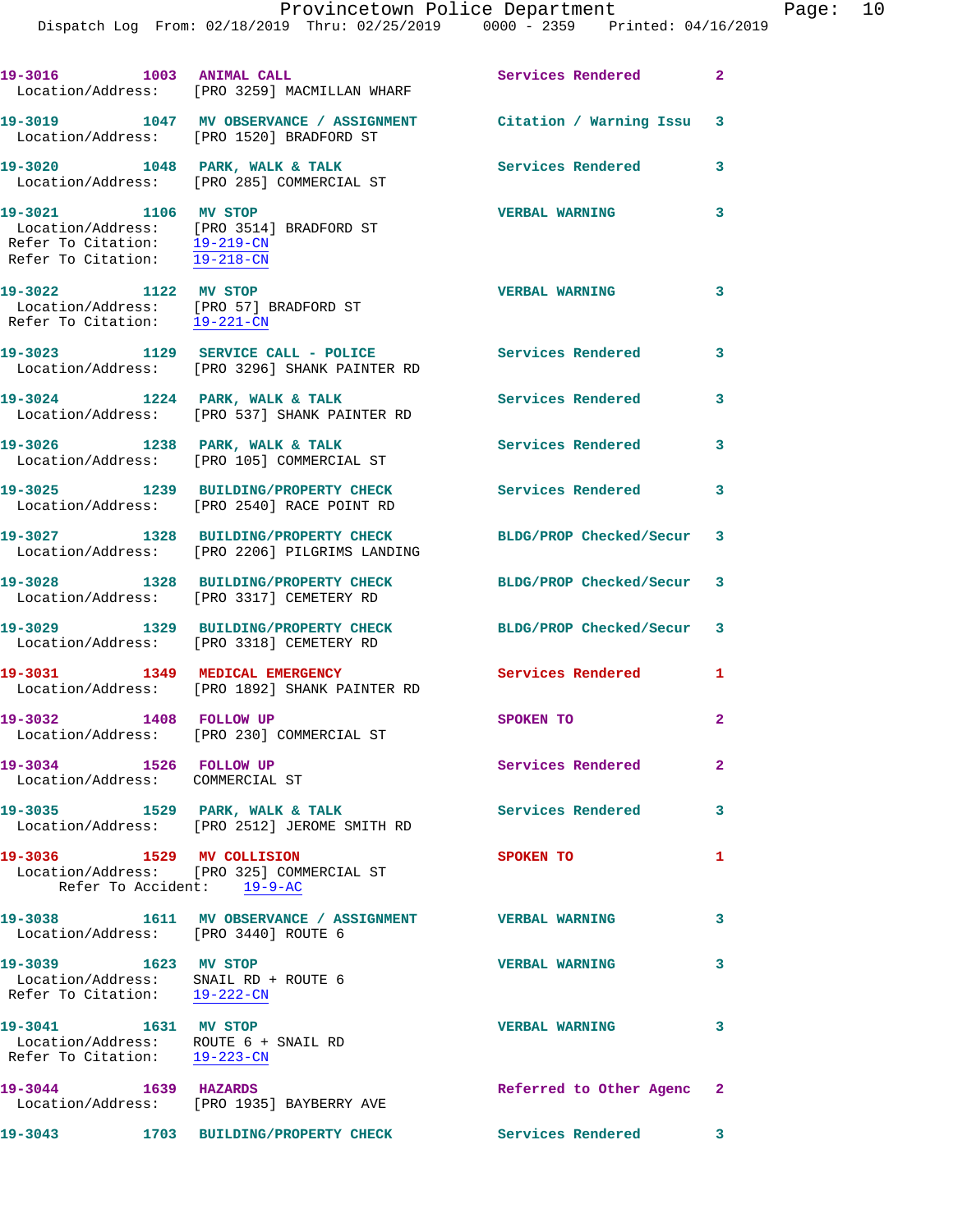|                                                                                   | Dispatch Log From: 02/18/2019 Thru: 02/25/2019 0000 - 2359 Printed: 04/16/2019                               | Provincetown Police Department |              | Page: 11 |  |
|-----------------------------------------------------------------------------------|--------------------------------------------------------------------------------------------------------------|--------------------------------|--------------|----------|--|
|                                                                                   | Location/Address: [PRO 1646] WINSLOW ST                                                                      |                                |              |          |  |
| Location/Address: OLD ANN PAGE WAY                                                | 19-3045 1716 BUILDING/PROPERTY CHECK Services Rendered 3                                                     |                                |              |          |  |
| 19-3046 1730 MV STOP<br>Location/Address: ROUTE 6<br>Refer To Citation: 19-224-CN |                                                                                                              | <b>VERBAL WARNING</b>          | 3            |          |  |
| 19-3047 1744 ANIMAL CALL                                                          | Location/Address: [PRO 3259] MACMILLAN WHARF                                                                 | Referred to Other Agenc 2      |              |          |  |
| Location/Address: ROUTE 6                                                         | 19-3048 1753 ASSIST DEPARTMENT / MUTUAL AID Services Rendered                                                |                                | $\mathbf{3}$ |          |  |
|                                                                                   | 19-3049 1759 BUILDING/PROPERTY CHECK<br>Location/Address: [PRO 2483] COMMERCIAL ST                           | Services Rendered              | $\mathbf{3}$ |          |  |
| Location/Address: CEMETERY RD                                                     | 19-3050 1805 SUSPICIOUS ACTIVITY                                                                             | No Action Required             | $\mathbf{2}$ |          |  |
|                                                                                   | 19-3051 2015 MV OBSERVANCE / ASSIGNMENT Services Rendered<br>Location/Address: [PRO 3670] SHANK PAINTER RD   |                                | 3            |          |  |
| Location/Address: [PRO 2521] ROUTE 6                                              | 19-3052 2022 MV OBSERVANCE / ASSIGNMENT Services Rendered 3                                                  |                                |              |          |  |
|                                                                                   | 19-3053 2032 MV OBSERVANCE / ASSIGNMENT No Action Required<br>Location/Address: [PRO 2577] BRADFORD ST       |                                | $\mathbf{3}$ |          |  |
| 19-3055 2046 MV STOP                                                              | Location/Address: [PRO 175] COMMERCIAL ST<br>Refer To Citation: 19-225-CN                                    | <b>VERBAL WARNING</b>          | 3            |          |  |
| Refer To Citation: 19-226-CN                                                      | 19-3056 2128 MV STOP<br>Location/Address: ROUTE 6 + SHANK PAINTER RD                                         | <b>VERBAL WARNING</b>          | 3            |          |  |
|                                                                                   | 19-3057 2132 BUILDING/PROPERTY CHECK BLDG/PROP Checked/Secur 3<br>Location/Address: [PRO 444] HIGH POLE HILL |                                |              |          |  |
|                                                                                   | 19-3058 2140 BUILDING/PROPERTY CHECK Services Rendered 3<br>Location/Address: [PRO 526] RYDER ST EXT         |                                |              |          |  |
|                                                                                   | 19-3060 2150 BUILDING/PROPERTY CHECK BLDG/PROP Checked/Secur 3<br>Location/Address: [PRO 182] COMMERCIAL ST  |                                |              |          |  |
|                                                                                   | 19-3061 2155 BUILDING/PROPERTY CHECK<br>Location/Address: [PRO 175] COMMERCIAL ST                            | BLDG/PROP Checked/Secur 3      |              |          |  |
|                                                                                   | 19-3062 2215 BUILDING/PROPERTY CHECK Services Rendered 3<br>Location/Address: [PRO 2490] PROVINCELANDS RD    |                                |              |          |  |
|                                                                                   | 19-3063 2218 BAR CHECK<br>Location/Address: [PRO 208] COMMERCIAL ST                                          | BLDG/PROP Checked/Secur 3      |              |          |  |
| 19-3064 2222 BAR CHECK                                                            | Location/Address: [PRO 484] MASONIC PL                                                                       | BLDG/PROP Checked/Secur 3      |              |          |  |
|                                                                                   | Location/Address: [PRO 2500] COMMERCIAL ST                                                                   |                                | 3            |          |  |
|                                                                                   | 19-3066 2335 PARK, WALK & TALK<br>Location/Address: [PRO 3870] COMMERCIAL ST                                 | Services Rendered              | 3            |          |  |
|                                                                                   | 19-3067 2339 BAR CHECK<br>Location/Address: [PRO 399] COMMERCIAL ST                                          | BLDG/PROP Checked/Secur 3      |              |          |  |
| 19-3068 2346 BAR CHECK                                                            | Location/Address: [PRO 3443] COMMERCIAL ST                                                                   | BLDG/PROP Checked/Secur 3      |              |          |  |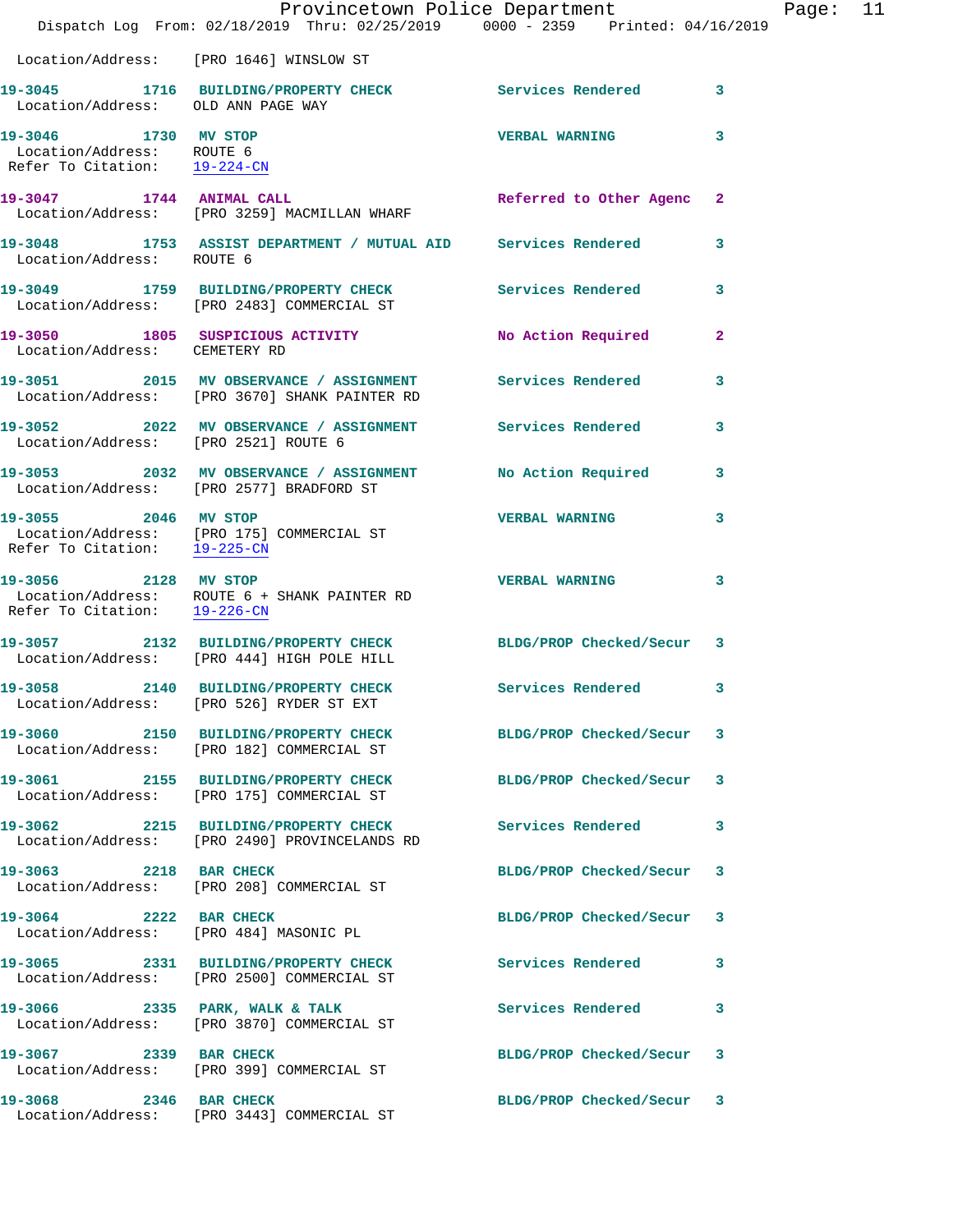**For Date: 02/23/2019 - Saturday**

19-3069 **0009 MV OBSERVANCE / ASSIGNMENT** Services Rendered 3 Location/Address: STANDISH ST + BRADFORD ST **19-3070 0013 MV OBSERVANCE / ASSIGNMENT Services Rendered 3**  Location/Address: [PRO 3440] ROUTE 6 **19-3072 0042 MV STOP VERBAL WARNING 3**  Location/Address: HOWLAND ST + WILLOW DR Refer To Citation: 19-227-CN **19-3073 0055 MV STOP VERBAL WARNING 3**  Location/Address: BRADFORD ST + ALLERTON ST Refer To Citation: 19-228-CN **19-3074 0100 MV STOP VERBAL WARNING 3**  Location/Address: HOWLAND ST + WILLOW DR Refer To Citation: 19-229-CN **19-3105 0112 MEDICAL EMERGENCY Transported to Hospital 1**  Location/Address: [PRO 3222] ALDEN ST **19-3075 0117 MV STOP Citation / Warning Issu 3**  Location/Address: [PRO 3912] SHANK PAINTER RD Refer To Citation: T1244493 **19-3076 0129 BUILDING/PROPERTY CHECK Services Rendered 3**  Location/Address: [PRO 2483] COMMERCIAL ST **19-3077 0130 MV OBSERVANCE / ASSIGNMENT Services Rendered 3**  Location/Address: BRADFORD ST + RYDER ST **19-3078 0135 MV STOP Citation / Warning Issu 3**  Location/Address: [PRO 80] CARVER ST Refer To Citation: T1244494 **19-3079 0142 BUILDING/PROPERTY CHECK Services Rendered 3**  Location/Address: [PRO 2499] RACE POINT RD **19-3080 0151 BUILDING/PROPERTY CHECK Services Rendered 3**  Location/Address: [PRO 517] RACE POINT RD **19-3081 0204 MV OBSERVANCE / ASSIGNMENT Services Rendered 3**  Location/Address: [PRO 3440] ROUTE 6 **19-3082 0255 BUILDING/PROPERTY CHECK BLDG/PROP Checked/Secur 3**  Location/Address: [PRO 515] RACE POINT RD **19-3083 0451 BUILDING/PROPERTY CHECK BLDG/PROP Checked/Secur 3**  Location/Address: [PRO 447] JEROME SMITH RD **19-3084 0507 BUILDING/PROPERTY CHECK Services Rendered 3**  Location/Address: [PRO 3430] COMMERCIAL ST **19-3085 0511 MV OBSERVANCE / ASSIGNMENT Services Rendered 3**  Location/Address: SNAIL RD **19-3086 0523 BUILDING/PROPERTY CHECK Services Rendered 3**  Location/Address: [PRO 2540] RACE POINT RD **19-3087 0609 BUILDING/PROPERTY CHECK BLDG/PROP Checked/Secur 3**  Location/Address: [PRO 519] RACE POINT RD **19-3088 0635 ASSIST CITIZEN Services Rendered 3**  Location/Address: [PRO 1190] COMMERCIAL ST **19-3089 0753 BUILDING/PROPERTY CHECK Services Rendered 3**  Location/Address: [PRO 2977] COMMERCIAL ST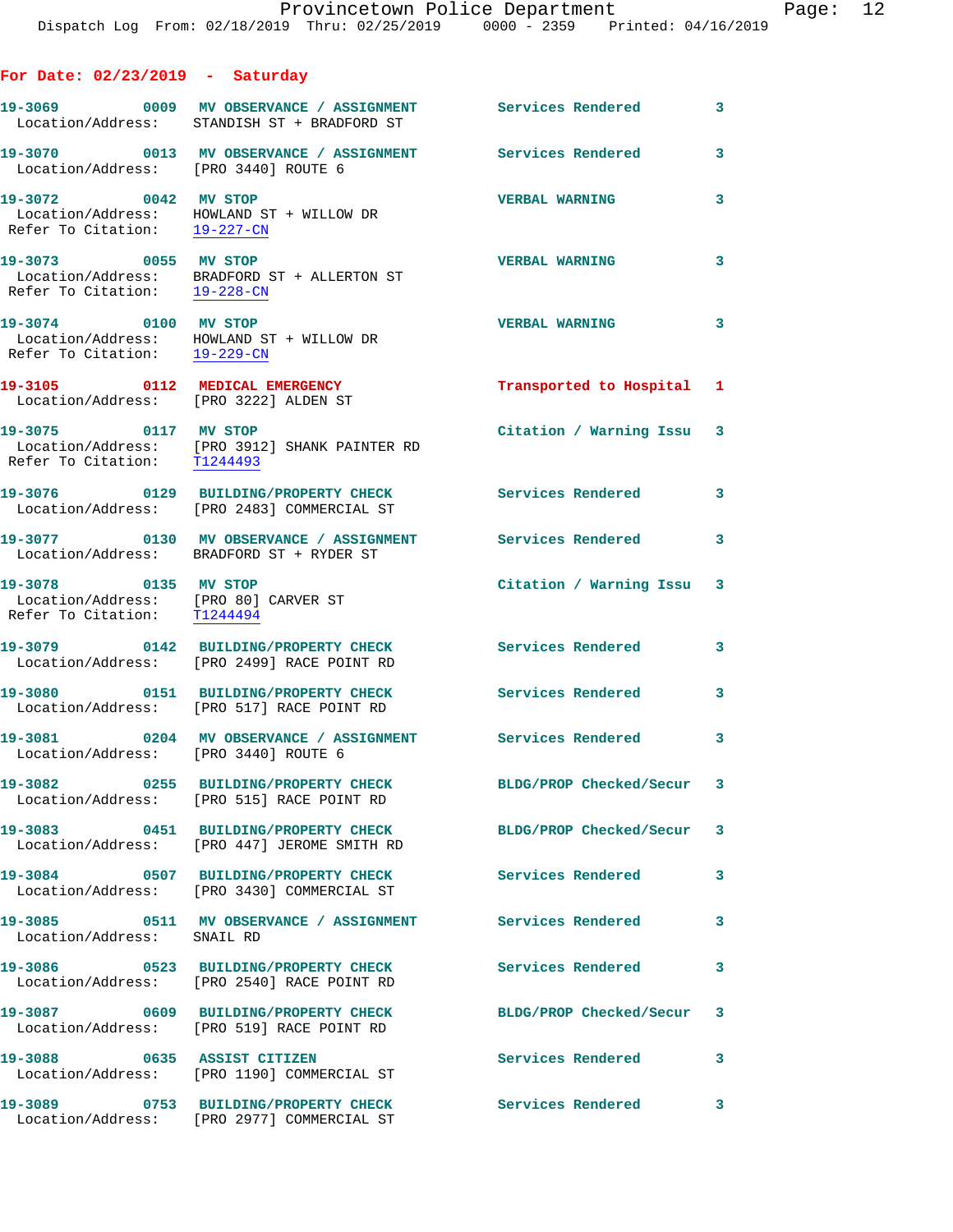| Provincetown Police Department |  |  |  |  |                                                                                                  | Page: $13$ |  |  |
|--------------------------------|--|--|--|--|--------------------------------------------------------------------------------------------------|------------|--|--|
|                                |  |  |  |  | 1 From: 02/18/2019 Thru: 02/25/2019                0000 - 2359               Printed: 04/16/2019 |            |  |  |
|                                |  |  |  |  |                                                                                                  |            |  |  |

|                                                                        | Dispatch Log From: 02/18/2019 Thru: 02/25/2019 0000 - 2359 Printed: 04/16/2019                            |                          |                |
|------------------------------------------------------------------------|-----------------------------------------------------------------------------------------------------------|--------------------------|----------------|
|                                                                        | 19-3090 0801 LARCENY / FORGERY / FRAUD Investigated<br>Location/Address: [PRO 1230] COMMERCIAL ST         |                          | $\mathbf{2}$   |
|                                                                        | 19-3092 0812 MEDICAL EMERGENCY<br>Location/Address: [PRO 1630] WINSLOW ST                                 | Transported to Hospital  | 1              |
|                                                                        | 19-3091 0814 FOLLOW UP<br>Location/Address: [PRO 539] SHANK PAINTER RD                                    | <b>Services Rendered</b> | $\overline{2}$ |
|                                                                        | 19-3093 0840 PARK, WALK & TALK<br>Location/Address: [PRO 2483] COMMERCIAL ST                              | <b>Services Rendered</b> | 3              |
|                                                                        | 19-3096 0853 PARK, WALK & TALK<br>Location/Address: [PRO 3895] PROVINCELANDS RD                           | Services Rendered        | 3              |
|                                                                        | 19-3097 0909 SERVICE CALL - POLICE<br>Location/Address: [PRO 3075] SHANK PAINTER RD                       | <b>SPOKEN TO</b>         | 3              |
| 19-3098 0916 FOLLOW UP                                                 | Location/Address: [PRO 539] SHANK PAINTER RD                                                              | <b>Services Rendered</b> | $\overline{2}$ |
|                                                                        | 19-3099 0957 ANIMAL CALL<br>Location/Address: [PRO 2448] OFF CEMETERY RD                                  | Services Rendered        | $\mathbf{2}$   |
|                                                                        | 19-3100 1008 BUILDING/PROPERTY CHECK Services Rendered<br>Location/Address: [PRO 469] MACMILLAN WHARF     |                          | 3              |
|                                                                        | 19-3101 1016 ASSIST DEPARTMENT / MUTUAL AID Services Rendered<br>Location/Address: [PRO 1875] KIMBERLY LN |                          | 3              |
| 19-3102 1034 FOLLOW UP                                                 | Location/Address: [PRO 3296] SHANK PAINTER RD                                                             | <b>Services Rendered</b> | $\overline{2}$ |
| Location/Address: [PRO 3287] ROUTE 6                                   | 19-3103 1105 BUILDING/PROPERTY CHECK BLDG/PROP Checked/Secur                                              |                          | 3              |
|                                                                        | 19-3104 1133 PARK, WALK & TALK<br>Location/Address: [PRO 3121] COMMERCIAL ST                              | Services Rendered        | 3              |
|                                                                        | 19-3106 1145 ASSIST DEPARTMENT / MUTUAL AID Referred to Other Agenc<br>Location: [OT] GELENA, IL          |                          | 3              |
| 19-3109 1512 ASSIST CITIZEN                                            | Location/Address: [PRO 516] RACE POINT RD                                                                 | Services Rendered        | 3              |
| 19-3111 1547 FOLLOW UP                                                 | Location/Address: [PRO 3227] OLD ANN PAGE WAY                                                             | Services Rendered        | 2              |
| 19-3112 2138 SUSPICIOUS ACTIVITY<br>Location/Address: SEASHORE PARK DR |                                                                                                           | Services Rendered        | $\overline{a}$ |
| For Date: $02/24/2019$ - Sunday                                        |                                                                                                           |                          |                |
|                                                                        |                                                                                                           |                          |                |

| 19-3113<br>0303                      | SUSPICIOUS ACTIVITY<br>Vicinity of: [PRO 2605] COMMERCIAL ST             | <b>SPOKEN TO</b>  | $\overline{2}$ |
|--------------------------------------|--------------------------------------------------------------------------|-------------------|----------------|
| 19-3114<br>0716<br>Location/Address: | <b>ANIMAL CALL</b><br>[PRO 4081] COURT ST                                | Services Rendered | $\mathbf{2}$   |
| 19–3116<br>0753<br>Location/Address: | <b>BUILDING/PROPERTY CHECK</b><br>[PRO 2977] COMMERCIAL ST               | Services Rendered | 3              |
| 0820<br>19-3117<br>Location/Address: | BUILDING/PROPERTY CHECK<br>[PRO 2494] BRADFORD ST                        | Services Rendered | 3              |
| 19–3119<br>0839                      | MV OBSERVANCE / ASSIGNMENT<br>Location/Address: COMMERCIAL ST + SNAIL RD | Services Rendered | 3              |
| 19-3118<br>0840<br>Location/Address: | <b>BUILDING/PROPERTY CHECK</b><br>FPRO 25401 RACE POINT RD               | Services Rendered | 3              |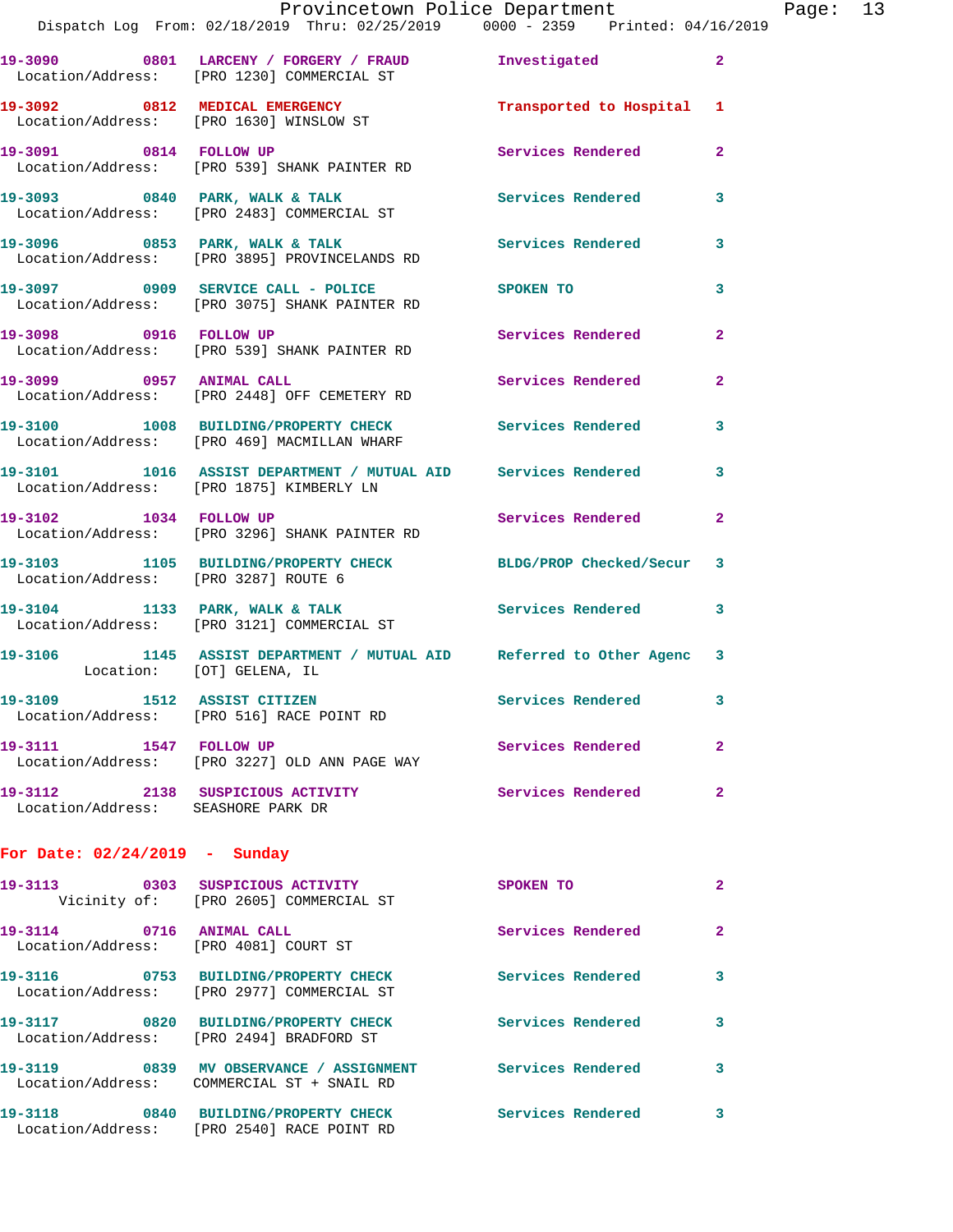Dispatch Log From: 02/18/2019 Thru: 02/25/2019 0000 - 2359 Printed: 04/16/2019

|                                                      | 19-3122 1110 BUILDING/PROPERTY CHECK<br>Location/Address: [PRO 3259] MACMILLAN WHARF                           | <b>Services Rendered</b>  | 3              |
|------------------------------------------------------|----------------------------------------------------------------------------------------------------------------|---------------------------|----------------|
|                                                      | 19-3123 1110 BUILDING/PROPERTY CHECK<br>Location/Address: [PRO 526] RYDER ST EXT                               | <b>Services Rendered</b>  | 3              |
| Location/Address: [PRO 521] ROUTE 6                  | 19-3124 1128 BUILDING/PROPERTY CHECK                                                                           | <b>Services Rendered</b>  | 3              |
| 19-3125 1147 FOLLOW UP                               | Location/Address: [PRO 2448] OFF CEMETERY RD                                                                   | Services Rendered         | $\overline{a}$ |
|                                                      | 19-3126 1208 MV OBSERVANCE / ASSIGNMENT Services Rendered<br>Location/Address: [PRO 4136] BRADFORD ST          |                           | 3              |
|                                                      | 19-3127 1211 BUILDING/PROPERTY CHECK<br>Location/Address: [PRO 3259] MACMILLAN WHARF                           | Services Rendered         | 3              |
|                                                      | 19-3128 1257 MV OBSERVANCE / ASSIGNMENT<br>Location/Address: [PRO 1892] SHANK PAINTER RD                       | Services Rendered         | 3              |
|                                                      | 19-3129 1316 MV OBSERVANCE / ASSIGNMENT<br>Location/Address: BRADFORD ST + RYDER ST                            | Services Rendered         | 3              |
|                                                      | 19-3130 1414 BUILDING/PROPERTY CHECK<br>Location/Address: [PRO 3430] COMMERCIAL ST                             | <b>Services Rendered</b>  | 3              |
| 19-3131 1414 GENERAL INFO                            | Location/Address: [PRO 3296] SHANK PAINTER RD                                                                  | No Action Required        | 3              |
|                                                      | 19-3133 1611 BUILDING/PROPERTY CHECK<br>Location/Address: [PRO 2490] PROVINCELANDS RD                          | BLDG/PROP Checked/Secur 3 |                |
| 19-3134 1613 FOLLOW UP                               | Location/Address: [PRO 2564] COMMERCIAL ST                                                                     | Services Rendered         | $\overline{a}$ |
| 19-3137 1634 MV STOP<br>Refer To Citation: 19-230-CN | Location/Address: [PRO 175] COMMERCIAL ST                                                                      | <b>VERBAL WARNING</b>     | 3              |
|                                                      | 19-3138 1638 PARK, WALK & TALK<br>Location: [PRO 3431] LOPES SQUARE                                            | Services Rendered 3       |                |
|                                                      | 19-3139 1651 BUILDING/PROPERTY CHECK<br>Location/Address: [PRO 2143] SHANK PAINTER RD                          | BLDG/PROP Checked/Secur 3 |                |
| 19-3140 1752 MV STOP                                 | Location/Address: CAPTAIN BERTIES WAY                                                                          | No Action Required        | 3              |
|                                                      | 19-3141 1955 MV OBSERVANCE / ASSIGNMENT No Action Required<br>Location/Address: [PRO 2577] BRADFORD ST         |                           | 3              |
| 19-3142 2025 PARK, WALK & TALK                       | Location/Address: [PRO 539] SHANK PAINTER RD                                                                   | Services Rendered         | 3              |
| 19-3143 2118 MV STOP<br>Refer To Citation: 19-231-CN | Location/Address: [PRO 57] BRADFORD ST                                                                         | <b>VERBAL WARNING</b>     | 3              |
|                                                      | 19-3145 2134 BUILDING/PROPERTY CHECK<br>Location/Address: [PRO 182] COMMERCIAL ST                              | BLDG/PROP Checked/Secur 3 |                |
|                                                      | 19-3146 2138 BUILDING/PROPERTY CHECK<br>Location/Address: [PRO 488] MAYFLOWER ST                               | Services Rendered         | 3              |
|                                                      | 19-3147 2142 BUILDING/PROPERTY CHECK BLDG/PROP Checked/Secur 3<br>Location/Address: [PRO 175] COMMERCIAL ST    |                           |                |
|                                                      | 19-3148 2153 BUILDING/PROPERTY CHECK BLDG/PROP Checked/Secur 3<br>Location/Address: [PRO 530] SHANK PAINTER RD |                           |                |
|                                                      |                                                                                                                |                           |                |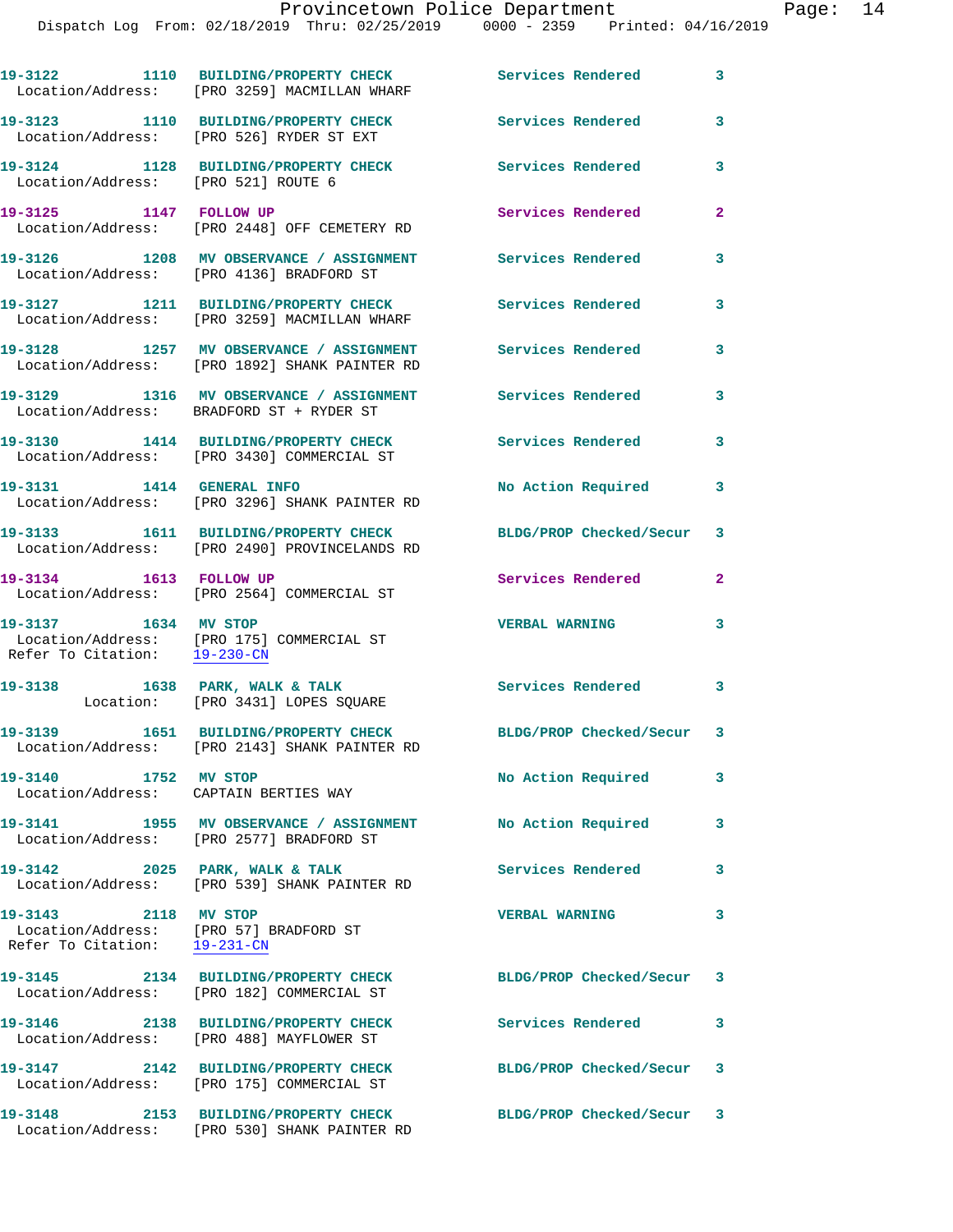**19-3149 2323 BUILDING/PROPERTY CHECK Services Rendered 3**  Location/Address: [PRO 3921] ROUTE 6 **For Date: 02/25/2019 - Monday 19-3150 0007 SUSPICIOUS ACTIVITY SPOKEN TO 2**  Location/Address: [PRO 2512] JEROME SMITH RD **19-3152 0017 BUILDING/PROPERTY CHECK Services Rendered 3**  Location/Address: [PRO 3259] MACMILLAN WHARF **19-3151 0018 BUILDING/PROPERTY CHECK Services Rendered 3**  Location/Address: [PRO 526] RYDER ST EXT **19-3153 0037 MV OBSERVANCE / ASSIGNMENT Services Rendered 3**  Location/Address: [PRO 2521] ROUTE 6 **19-3154 0037 MV OBSERVANCE / ASSIGNMENT Services Rendered 3**  Location/Address: BRADFORD ST + HOWLAND ST **19-3155 0129 BUILDING/PROPERTY CHECK Services Rendered 3**  Location/Address: [PRO 2977] COMMERCIAL ST **19-3156 0208 MV OBSERVANCE / ASSIGNMENT Services Rendered 3**  Location/Address: BRADFORD ST + RYDER ST **19-3157 0245 MV OBSERVANCE / ASSIGNMENT Services Rendered 3**  Location/Address: [PRO 4136] BRADFORD ST **19-3158 0537 MV OBSERVANCE / ASSIGNMENT Services Rendered 3**  Location/Address: SHANK PAINTER RD + JEROME SMITH RD **19-3159 0541 MV OBSERVANCE / ASSIGNMENT Services Rendered 3**  Location/Address: [PRO 3440] ROUTE 6 **19-3161 0718 BUILDING/PROPERTY CHECK Services Rendered 3**  Location/Address: [PRO 2977] COMMERCIAL ST **19-3162 0751 TRAFFIC CONTROL VERBAL WARNING 3**  Location/Address: [PRO 175] COMMERCIAL ST **19-3163 0802 MV STOP VERBAL WARNING 3**  Location/Address: ROUTE 6 + CONWELL ST Refer To Citation: 19-232-CN 19-3164 0808 PARK, WALK & TALK **Services Rendered** 3 Location/Address: [PRO 569] WINSLOW ST **19-3165 0845 MV OBSERVANCE / ASSIGNMENT Services Rendered 3**  Location/Address: [PRO 3440] ROUTE 6 **19-3166 0859 MV OBSERVANCE / ASSIGNMENT Services Rendered 3**  Location/Address: COMMERCIAL ST + PROVINCELANDS RD **19-3169 0950 SERVE SUMMONS Could Not Locate 3**  Location/Address: [PRO 1404] NELSON AVE **19-3170 1008 SERVE SUMMONS Could Not Locate 3**  Location/Address: [PRO 327] COMMERCIAL ST **19-3171 1042 PARK, WALK & TALK Could Not Locate 3**  Location/Address: COMMERCIAL ST **19-3172 1108 SERVICE CALL - POLICE Services Rendered 3**  Location/Address: [PRO 998] MILLER HILL RD

**19-3173 1151 SERVE WARRANT Services Rendered 3**  Location/Address: [PRO 174] COMMERCIAL ST